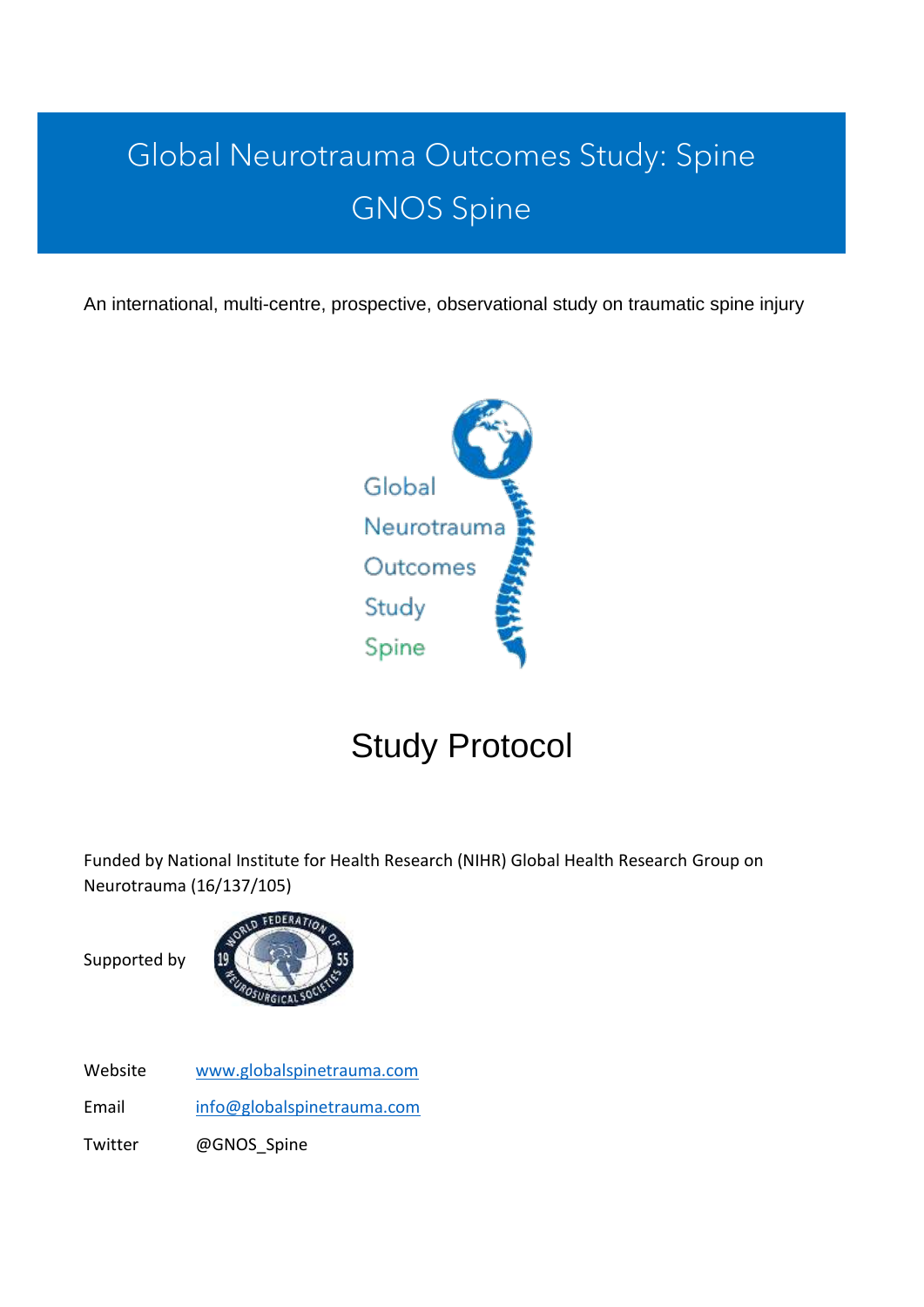# **Contents**

| Overview of study                        | $\overline{2}$ |
|------------------------------------------|----------------|
| Background                               | 4              |
| Objectives                               | 5              |
| <b>Study Flowchart</b>                   | 6              |
| Methods                                  | $\overline{7}$ |
| Data Capture and Validation              | 10             |
| <b>Statistical Analysis</b>              | 11             |
| Limitations                              | 12             |
| Approval                                 | 13             |
| Roles, responsibilities, and publication | 14             |
| <b>Support and Funding</b>               | 15             |
| Appendix A - Data Fields                 | 16             |
| Appendix B - Registration Form           | 22             |
| References                               | 23             |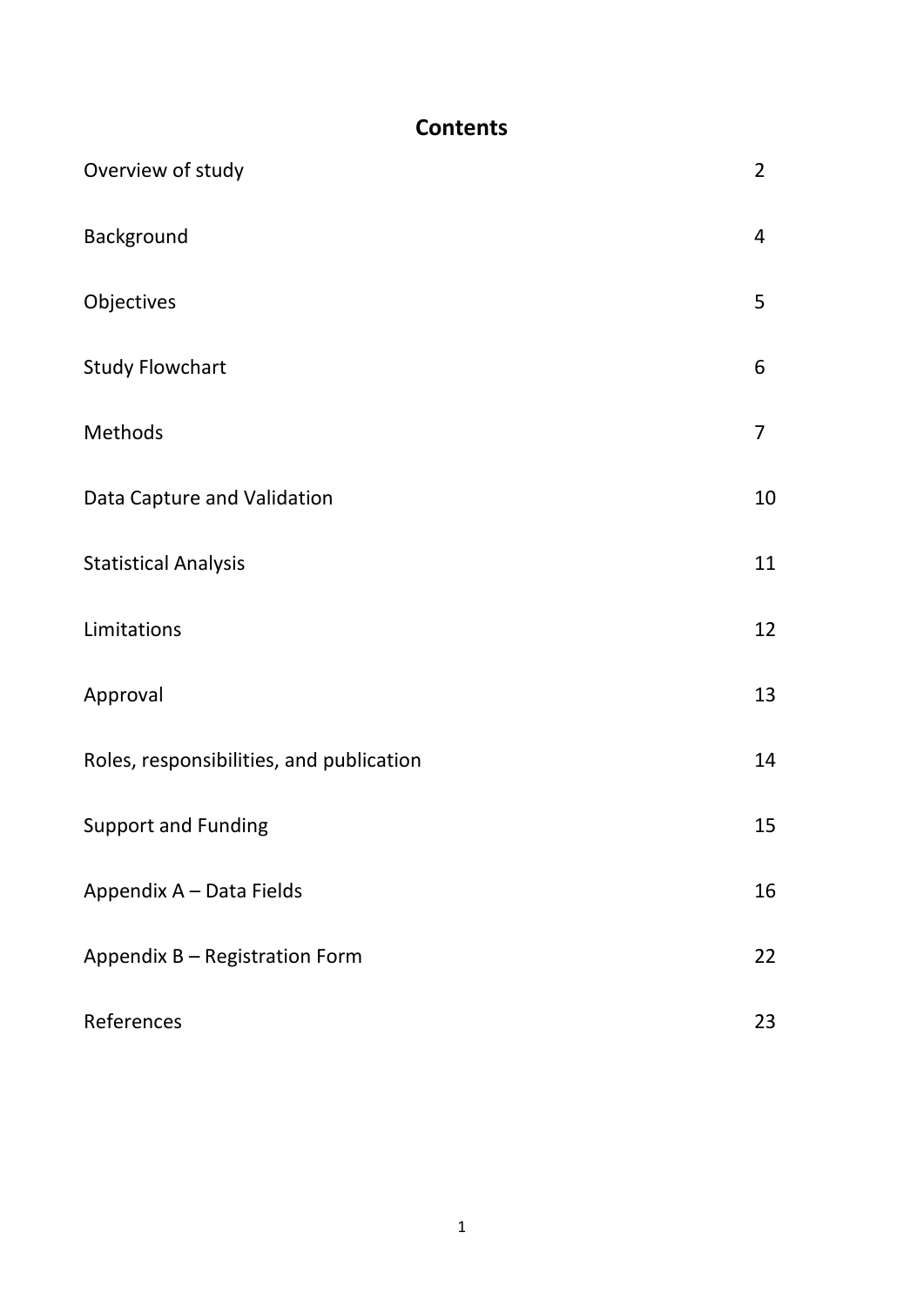#### **Overview of Study**

#### **Background**

Traumatic spinal injury (TSI) accounts for a significant proportion of disability and death worldwide, with the majority of this burden affecting individuals in low- to middle- income countries. Crucially, to date, the current disease profile of TSI has not been characterised globally. In addition, the global approach to the care of patients following TSI is inconsistent with considerable geographical differences in process of care reported, and limited data available on the impact of these variations on outcomes following TSI. A better understanding of case-mix and processes of care is urgently needed to underpin efforts to identify ways of improving outcome relevant to different socioeconomic settings globally.

#### **Objectives**

The primary objective of this study is to characterise the case-mix, processes of care and variations in nonoperative and operative management strategies, including emergency, ward, ICU care, in patients presenting with traumatic spinal injury (TSI) between centres across low and high Human Development Index (HDI) countries. The secondary aims are to summarise current local resources and management pathways for TSI through validation of provider profiling data, describe differences in indications for nonoperative and operative management, and short-term outcomes following TSI. This study aims to identify gaps in processes of care to identify targets for future interventions to improve TSI care across high and low-resource settings.

#### **Methods**

A multi-centre, international, prospective, observational study. Any unit assessing patients with TSI worldwide will be eligible to participate. Each participating unit will form a study team responsible for gaining local approval, identifying patients for inclusion and conducting data collection. Data will be collected via a secure online platform in an anonymised form. Processes of care will be characterised by a detailed provider profiling exercise. A registry describing the case-mix and care of all adults presenting with radiologically confirmed TSI will be collected, in a given consecutive 30-day period during the study period starting in 2021.

#### **Results**

The dataset, developed through an iterative feedback process involving clinicians from low and high Human Development Index (HDI) countries, includes patient demographics, details of injury mechanism, local injury management and, if applicable, timing and nature of surgery, post-operative care and immediate postoperative complications. Outcome measures include Frankel grade at 6 weeks post-admission (or at discharge or death, whichever event occurs first), early mortality, peri-operative complications, adverse events of special interest, functional status and mobility. Descriptive analyses of case-mix and the variations

2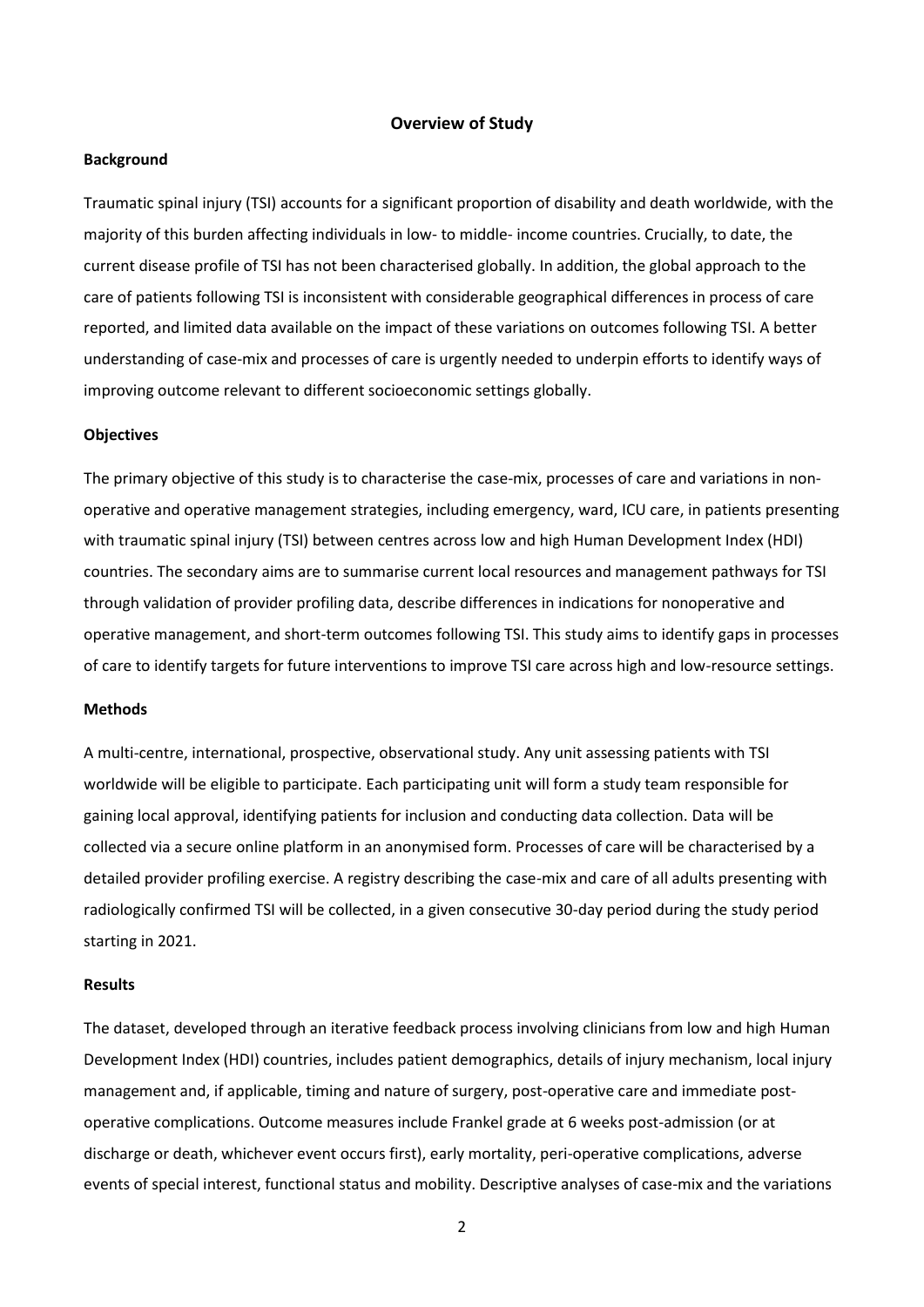in processes of care will be conducted. Available resources, use of guidelines and variations in processes of care will be characterised using both provider profiling responses and patient-level data collected. Areas where known best practice is deficient or unavailable will be identified as potential targets for future implementation studies.

#### **Conclusions**

GNOS Spine aims to provide a global snapshot of the case-mix, management, processes of care and shortterm outcomes of patients presenting with TSI. In addition, we aim to identify areas for further study, and establish a platform and clinical network to facilitate this future research in global neurotrauma and spinal surgery.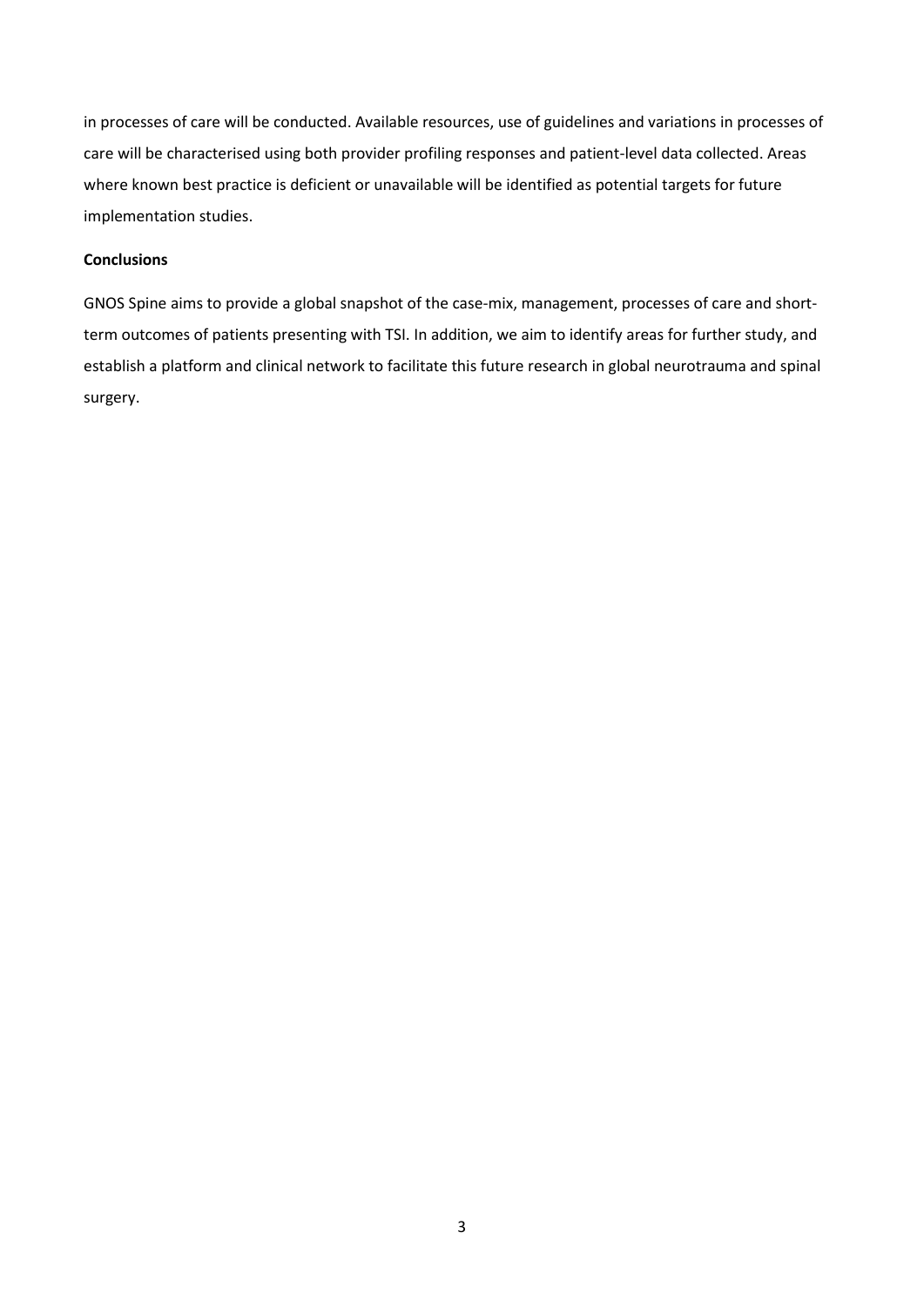#### **Background**

Traumatic spinal injury (TSI) is an umbrella term for injuries to the spinal cord, nerve roots, osseous structures, and disco-ligamentous components of the spinal column<sup>1</sup>. Traumatic spinal cord injury (SCI) is a subset of TSI which is most commonly reported in literature. TSI represents a significant global disease burden, recently reported to be 1.6 times higher in low- to middle-income countries (LMICs) than highincome countries (HICs)<sup>2</sup>. Furthermore, ongoing indirect costs of severe disability secondary to TSI are a recognised socioeconomic burden, which may disproportionately affect LMICs<sup>3,4</sup>.

#### *Management of traumatic spinal injury (TSI)*

Delays in the initiation of comprehensive management of TSI have been shown to add to the complexity of management, result in a higher incidence of complications, longer hospitalisation, added costs and poor outcomes<sup>5</sup>. The Lancet Commission on Global Surgery estimates that 5 billion people worldwide lack access to safe, affordable, accessible surgical care and this disparity extends to neurosurgical interventions<sup>6</sup>. Challenges to delivering emergency management of TSI in LMICs are often compounded by inadequate prehospital care, lack of infrastructure and trained manpower<sup>7</sup>.

### *Neurosurgical research in low- to middle-income countries (LMICs)*

Whilst the epidemiology of TSI has been described in a number of LMICs<sup>8-11</sup>, there is limited literature describing current practice for the management of TSI in resource-limited settings. Additionally, a 2011 bibliometric review of all neurosurgical publications over 13 years found that in almost 70% of all published work the first author originated from one of only 5 high or upper-middle income countries<sup>12</sup>. The limited resources that clinicians work within in LMICs presents a challenge to adhere to latest practice guidelines that are developed in high-income countries (HICs) $3,13,14$ . The discrepancy between management and available resources urges a need for up-to-date, context-specific clinical data collected directly from these countries to allow a better understanding of current practice, and future TSI guidelines to be tailored to the specific capabilities of the country. Variances in processes of care have even been identified between centres in HDI settings and are likely to be substantial at all stages of TSI care, including pre-hospital, emergency department, ward-based, operative and ICU phases. Characterisation of these variances may offer important opportunities to intervene across both high and low-resource settings.

#### *Conclusion*

We propose to conduct an international, multi-centre, prospective, observational study of outcomes following admissions for TSI. We believe this project will provide valuable insight into current practice to identify areas for future studies and establish a platform and clinical network to facilitate this future research in global neurotrauma and spinal surgery.

4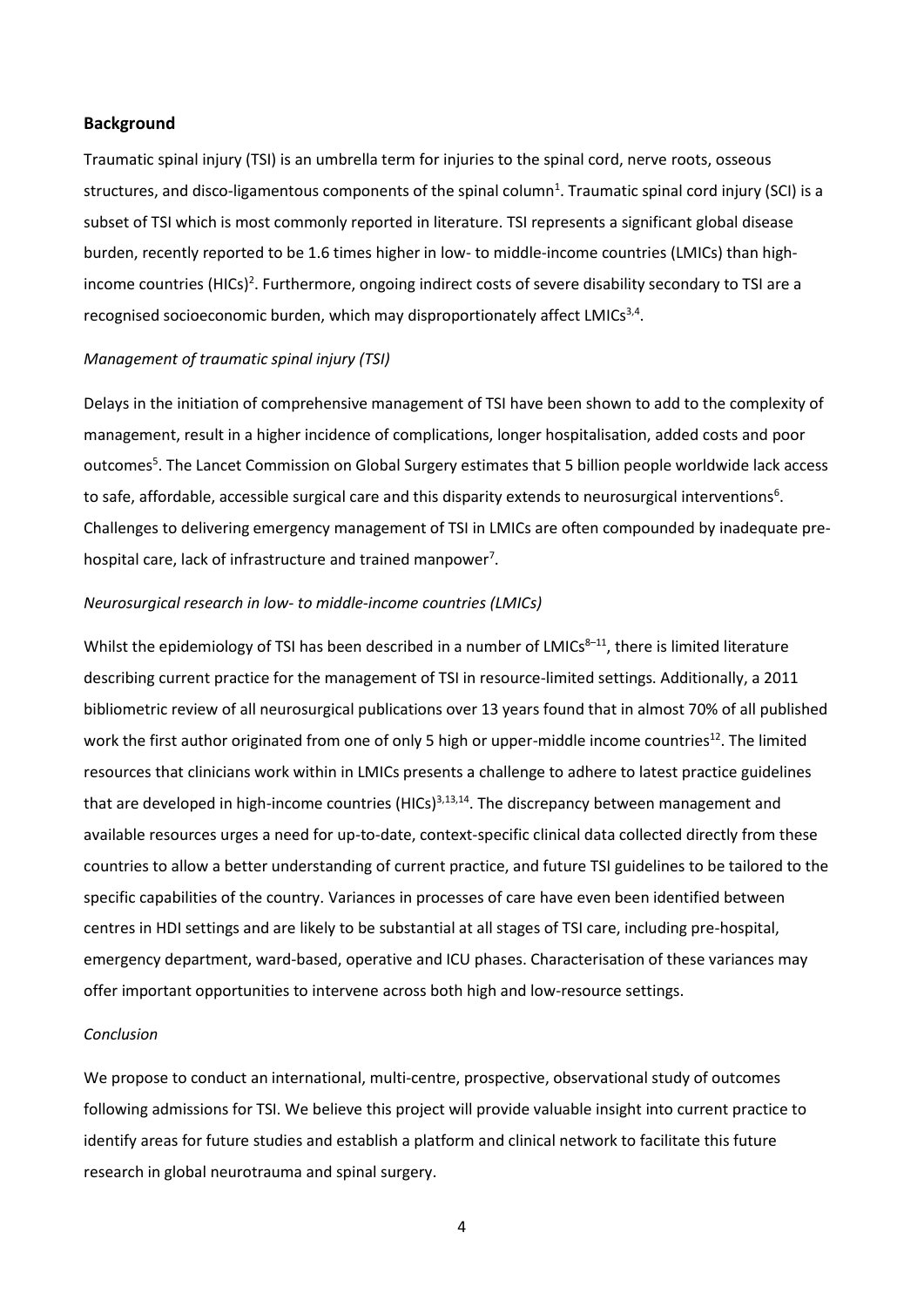# **1. Objectives**

### **1.1 Primary Objective**

• Characterise case-mix, processes of care and variations in nonoperative and operative management strategies, including emergency, ward, surgical and ICU care, in patients presenting with traumatic spinal injury (TSI) between centres across low and high Human Development Index (HDI) countries

## **1.2 Secondary Objectives**

- Summarise the current resources and management pathways for patients presenting with suspected traumatic spinal injury worldwide, through validation of provider profiling data
- Describe differences in current (i) indications for conservative management vs surgery, and (ii) shortterm outcomes (early mortality, functional, neurological, adverse events) following TSI worldwide.
- Identify gaps in implementation of current evidence-based best practice and explore possible reasons in specific settings.
- Identify targets for future global health, process of care or clinical interventions to improve outcomes across different settings.
- Obtain point-estimates of, and gain insights into local variations in the epidemiology of TSI.
- Define patient profiles which predict efficacy of specific interventions and pathways of care.
- Identify possible performance indicators to characterise TSI care across settings in preparation for a future consensus study.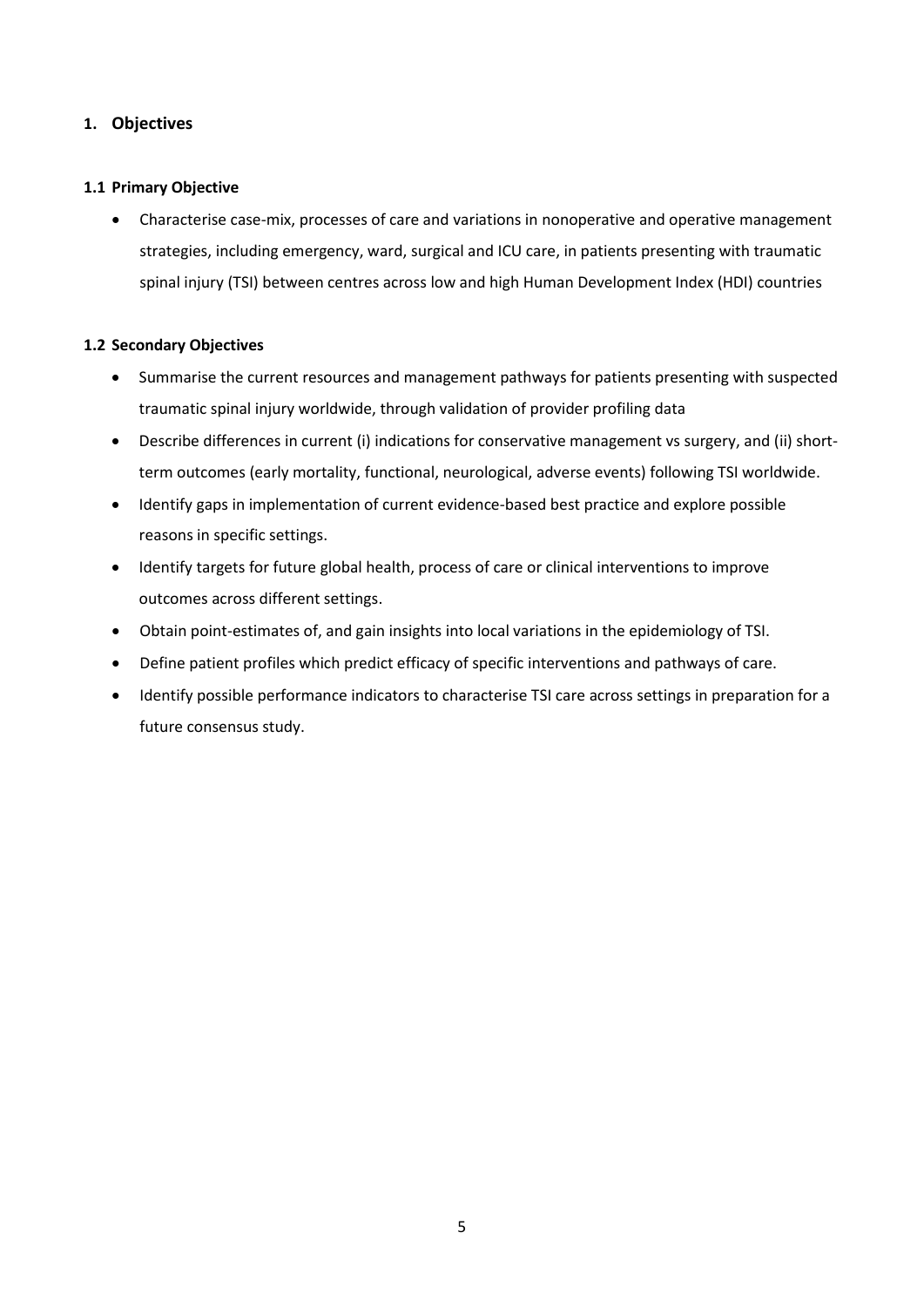## **2. Overview – Study Flowchart**

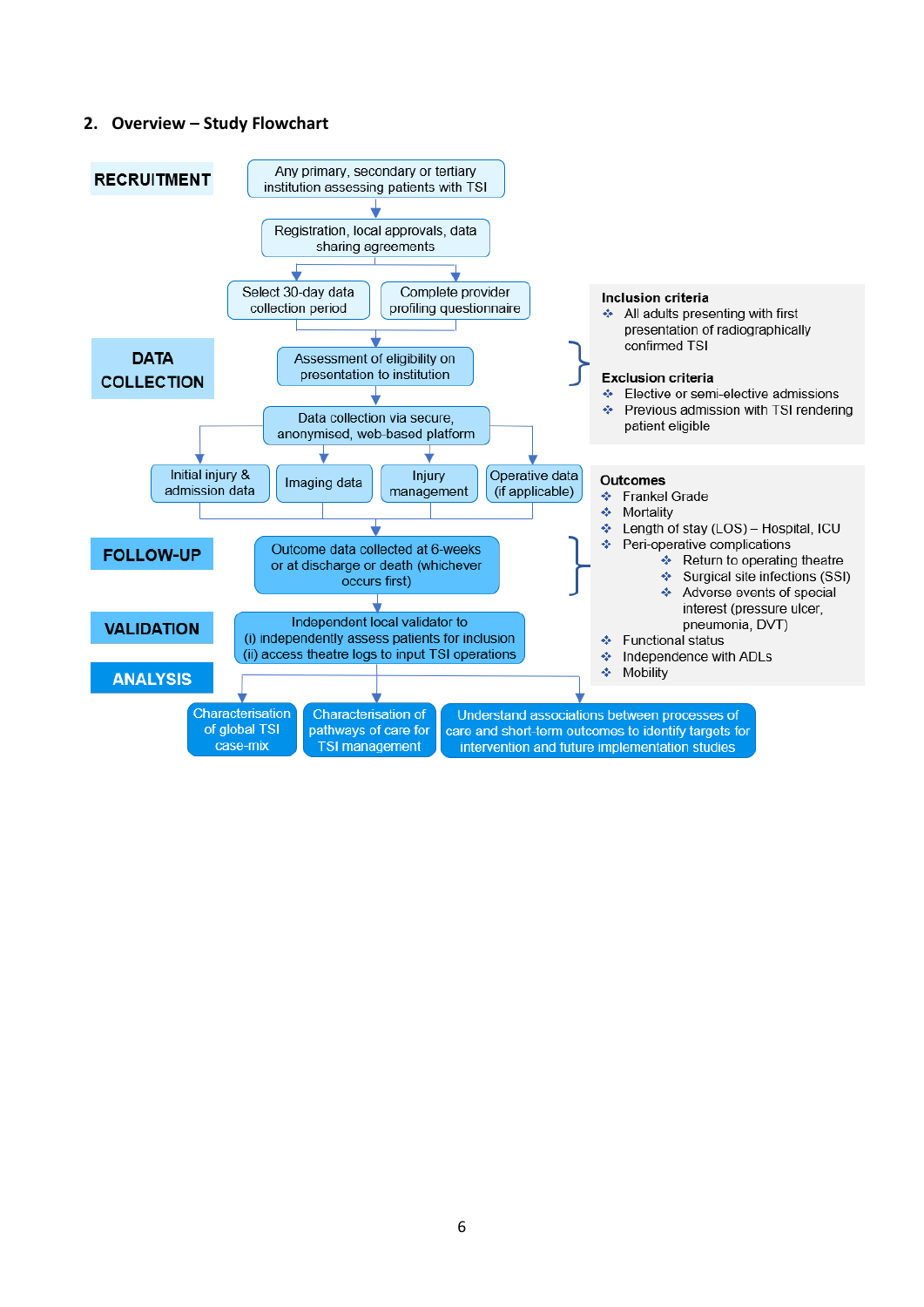## **3. Methods**

### **3.1 Inclusion Criteria**

### **3.1.1 Centre inclusion Criteria**

Any primary, secondary or tertiary institution worldwide managing patients with TSI is eligible to participate. In many institutions, management for TSI may be provided by spinal surgeons – however, centres in which management for TSI is provided by general surgeons, trauma surgeons, general medical doctors or even non-physician clinicians are also eligible to participate.

## **3.1.2 Patient inclusion and exclusion criteria**

## **3.1.2.1 Inclusion Criteria**

All adult patients presenting to the participating institution with a first presentation of TSI confirmed radiographically, during the selected 30-day inclusion period are eligible for inclusion in the core study.

#### **3.1.2.2 Exclusion Criteria**

- Elective (planned) or semi-elective (patient initially discharged after emergency with planned intervention at a future date) admissions
- Patients who have previously had an admission for TSI rendering them eligible for inclusion in this study (regardless of whether they were included on the previous admission or not)

#### **3.2 Provider Profiling**

Before beginning patient-level data collection, each institution lead will be asked to fill out a provider profiling questionnaire on the local caseload, catchment populations, management frameworks and resources available at pre-hospital, emergency department, ward, surgical and ICU phases of TSI care.

#### **3.3 Data Set**

A data set will be collected on all adult patients admitted after TSI within the 30-day inclusion period. This will be split into five sections: (i) initial injury and admission data, (ii) imaging data, (iii) injury management, (iv) operative data (if applicable) and (v) outcome data. The dataset was developed and refined through iterative consultation with clinicians caring for TSI in low and high HDI countries.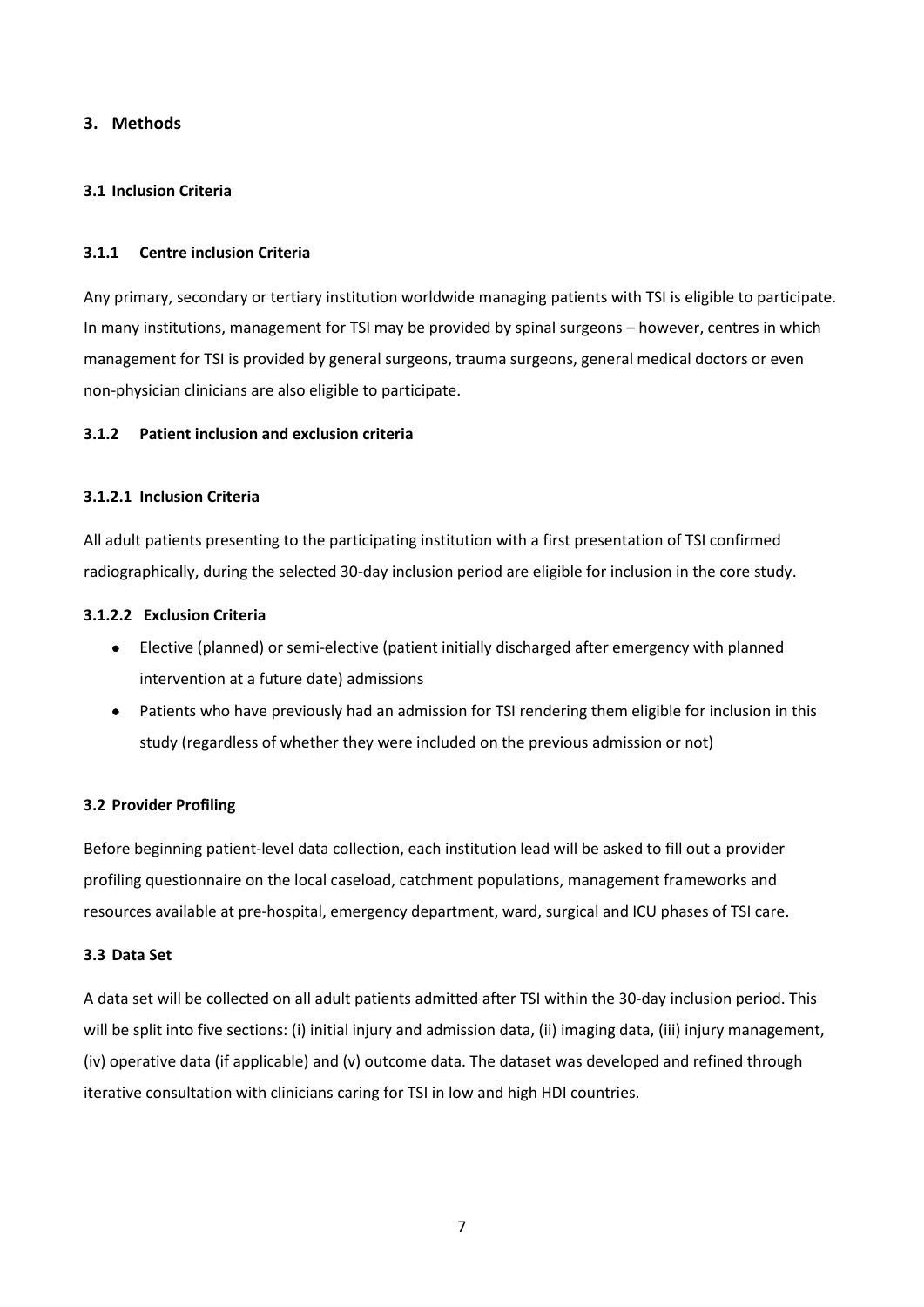#### **3.4 Duration of Study**

Local study teams may pick any 30-day period between the 6-month study period to conduct the study. Teams must follow patients for up to 6-weeks post-admission or until they are discharged or die (whichever event occurs first). For example, if a team selects 1/6/2021 as their start date, they must include all patients who meet the inclusion criteria between 1/6/2021 and 30/6/2021. Moreover, if a patient is admitted during the inclusion period on 30/6/2021 they should be followed up until the 11/8/2021 or until discharge or death (whichever event occurs first).

## **3.5 Study measures**

The following categories of routine clinical data will be collected prospectively for all patients included in the study. The full data set is included in *Appendix A*.

## Initial injury and admission data

- Baseline demographics e.g. age, gender
- Type and mechanism of injury
- Pre-hospital timeline, transfers and transportation
- Clinical presentation on arrival to hospital e.g. GCS, Kampala Trauma Score, Frankel grade
- Initial injury details
- Admission details

#### Imaging data

- Imaging modalities utilised for radiological characterisation of injury
- Injury classification e.g. AO Spine classification

# Injury management data

- Intended injury management
- Injury management during transfer e.g. immobilisation
- Specialised therapies received e.g. physiotherapy, speech and language therapy

# Operative management (where applicable)

Where included patients underwent operative management, these details will be collected prospectively. However, operative management is not a prerequisite for inclusion in the study.

- Details of the operating team
- Duration, location and type of operation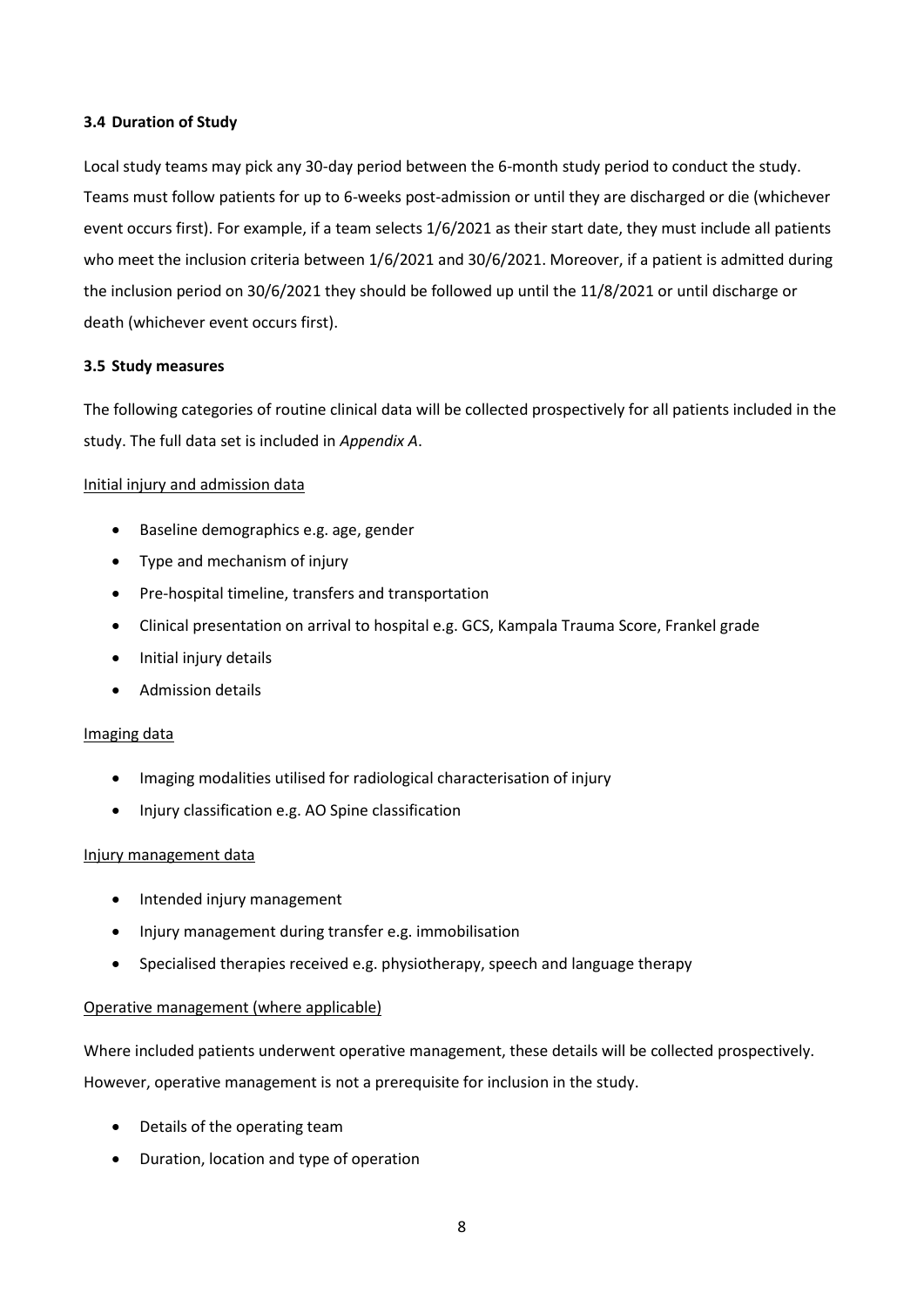- Intra-operative course and complications
- Funding

## Outcome Data

Outcomes will be measured up to 6-weeks or until death/discharge (whichever event occurs first). This follow-up period was selected after consultation with experienced clinicians from high and low HDI settings to balance the aim of capturing significant short-term outcome events with practicalities of robust data collection across centres. This is supported by literature suggesting that over half of patients are typically lost to follow-up, with significantly increased barriers to follow-up in LMICs, and that early outcomes assessed within shorter time frames, particularly in these settings, remain significant and useful<sup>14,15</sup>. A range of outcomes after traumatic spinal injury will be assessed including:

- Frankel grade at 6-weeks post-admission (or at discharge, whichever event occurs first). This has been demonstrated as a feasible measure to collect in both high and low resource settings<sup>4, 12</sup>.
- 6-week mortality
- Length of stay (LOS)
	- o Hospital
	- o Intensive Care Unit
- Perioperative complications (where applicable)
	- o Return to operating theatre during follow-up period
	- o Surgical site infection (SSI)
	- o Adverse events of special interest e.g. pressure ulcer, pneumonia, deep venous thrombus
- Functional status at 6-weeks or discharge
	- o Independence with activities of daily living
	- o Mobility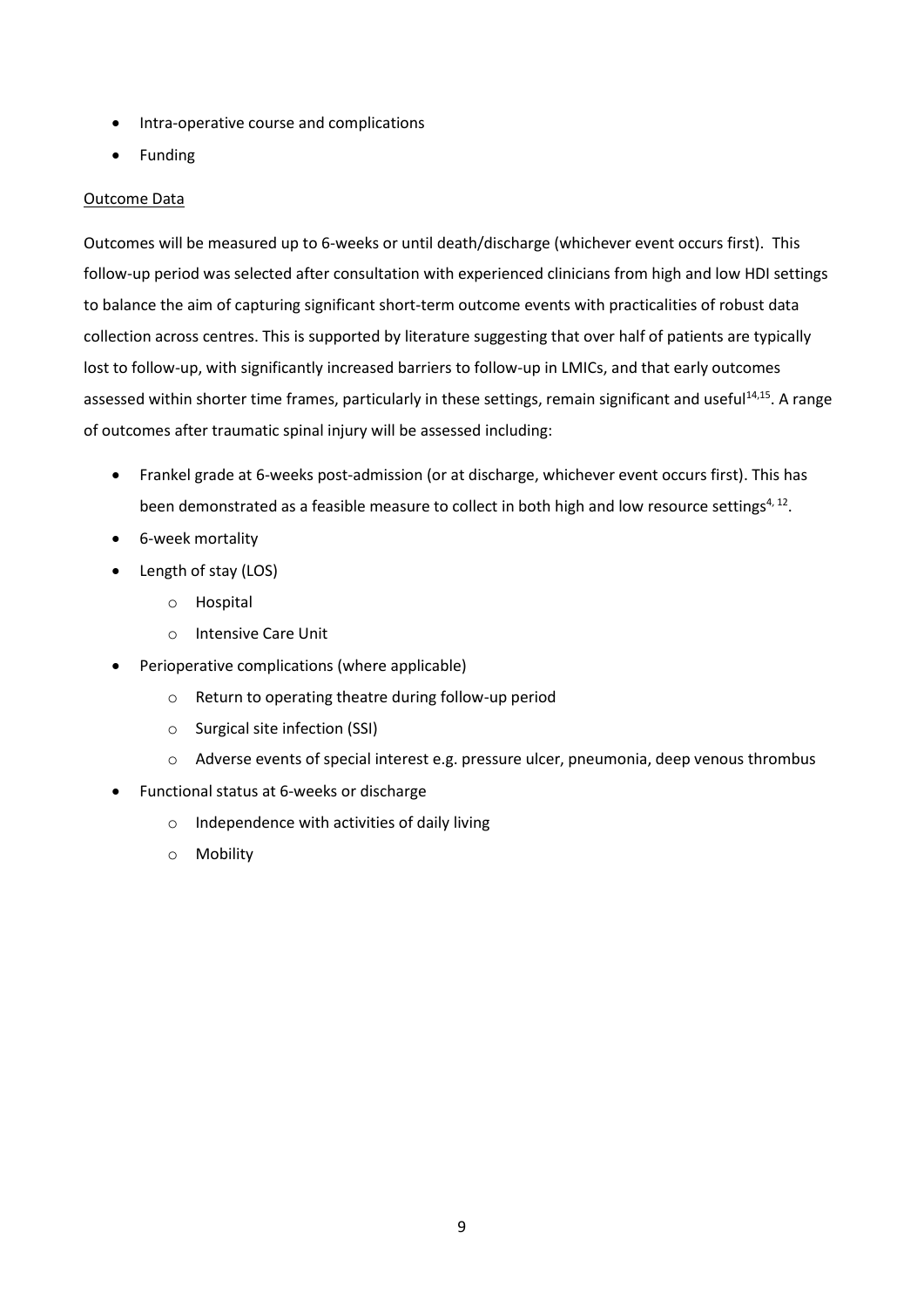# **4. Data Capture and Validation**

#### **4.1 Data Capture**

Collected data will be stored exclusively on a secure web-based system within the Outcome Registry Intervention and Operation Network (ORION) platform[: https://orion.net/login.](https://orion.net/login) This will enable secure data collection, validation and storage in a standard format (SQL) which is compliant with National Health Service security standards (including the Information Governance Toolkit). All patient data will be transmitted and held anonymously. A pilot will be conducted using the platform to assess feasibility prior to rolling out the full study.

#### **4.2 Data Validation**

A number of steps have been taken to ensure validation of all data entered.

- I. The dataset, web-based case report forms, and curation process has been designed according to DAQCORD principles<sup>16</sup>.
- II. Web-based forms in the ORION platform contain fixed options at the point of data entry to maximise the likelihood of accurate and complete data capture at the point of collection.
- III. A local data validator independent to the local study team will be appointed at every participating institution. They will have access to a separate platform on Orion to ensure blinding to the rest of the data collected at their institution. They will be asked to complete a two-phase validation process, with a specific ORION validation user guide available to guide them through the process.
	- a. Prospective Case Acquisition**:** During the selected 4-week inclusion period, the local data validator will be asked to independently identify and collect all patient cases suitable for inclusion in the study. For validation, they will be required to prospectively collect these cases, recording the admission date, age at admission and AO injury type. This will subsequently be correlated with the data collected by their local team by the central study team.
	- b. Retrospective Operative Data: At 10 weeks from the start of the inclusion period (6-weeks following the end of the inclusion period), the local data validator will be asked to independently access operating theatre logs over the preceding 10 weeks. They will be required to document all the patients who have had an operation for TSI during this period and input the date and type of operation into the validation system where this corresponds to a patient admitted during the inclusion period. This will be used by the central study team to validate this specific cohort of their institution's cases.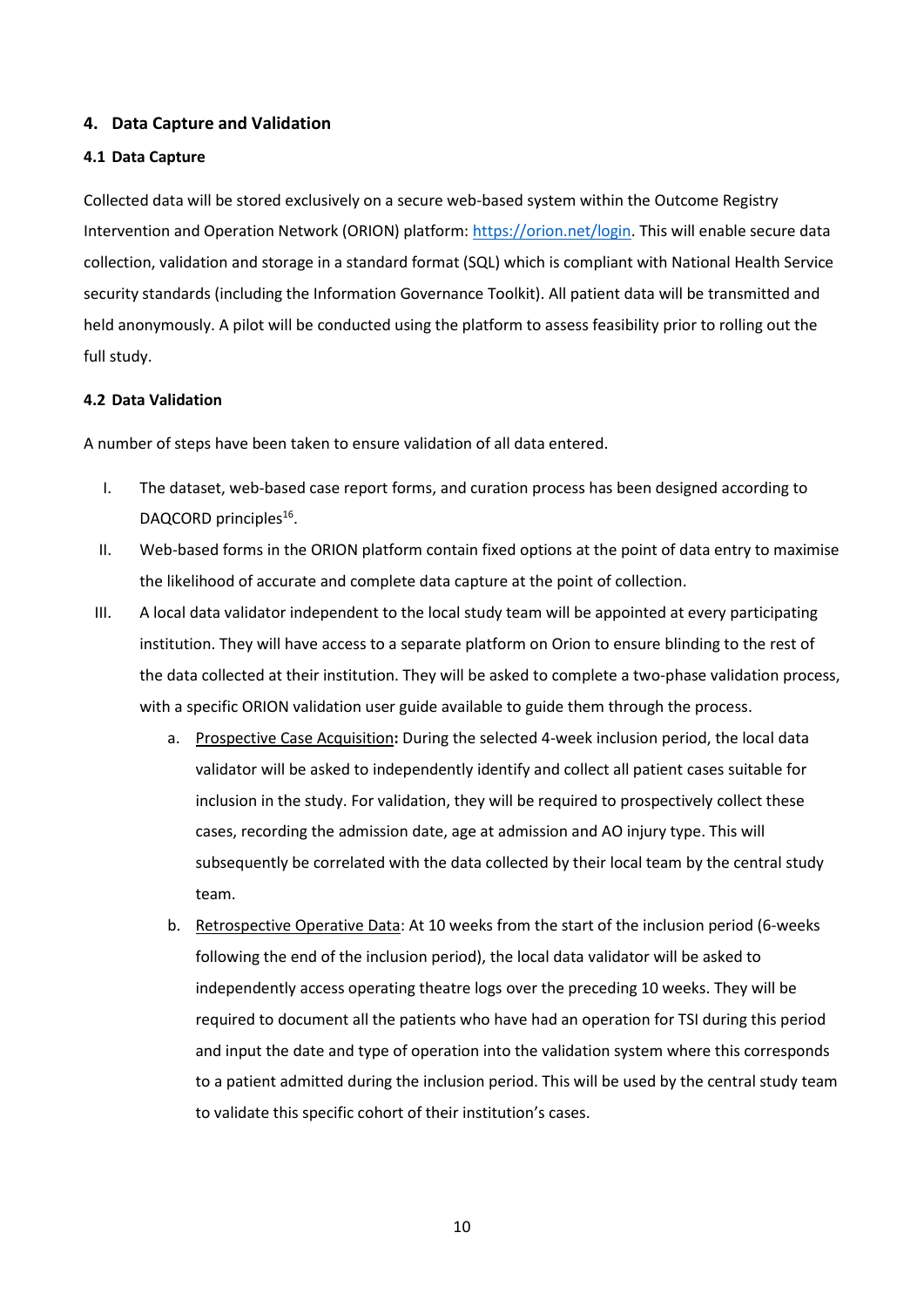#### **5. Statistical Analysis**

Anonymised data will be analysed by the central study team. Fundamentally the main analysis will consist of a quantitative description of case-mix and the variations in processes of care. Identification and description of areas where known best practice is lacking or unavailable will be performed. This will enable identification of potential targets for future implementation studies.

In addition, early outcomes will be assessed to identify case-mix and process factors that may form a substrate for intervention. Participating centres will be stratified based on their country into groups based on their Human Development Index (HDI). The Human Development Index is calculated for each country based on its life expectancy at birth, years of schooling and gross national income (GNI) per capita<sup>17</sup>.

Specifically, after data validation and curation, the primary analysis will comprise of (1) statistical descriptive analysis of patient-level registry variables, (2) characterisation of processes of care using statistical descriptions of both provider profiling data and patient-level process variables followed by a description of typical process groupings. This will follow and extend methodologies that have previously been applied successfully to traumatic brain injury<sup>18</sup>. Case-mix and process analysis will be stratified in a nested way by site, country, and association with human development index (HDI).

Analysis for the secondary objectives will consist of a quantitative statistical summary of non-operative and operative management. Intra- and inter-site variances will be compared and associations with HDI and process of care factors sought.

Whilst only short-term outcomes can be obtained in this pragmatic point-study, outcomes analysis will be attempted for early mortality, functional status as assessed using the 5-point Frankel Grade, neurology, adverse events and trajectory from admission to 6 weeks post-injury (or discharge or death, whichever occurs first). These will be analysed by HDI group in an appropriate nested model accounting for random effects of site and country. Either ordinal models (for statistical power) or dichotomised models will be used depending on the statistical properties of the data and suitability of model assumptions. Mixed effects models will be used to assess the relationship between HDI and deterioration in functional status at 6 weeks while controlling for confounding variables.

Associations between patient factors and processes of care will be sought with recognised indicators of evidence-based good practice to identify patient profiles associated with efficacious treatment trajectories. Using methodology previously successfully applied to TBI, process of care variables from both the registry and provider profiling will be collated with estimates of variability to inform a future Delphi consensus process aimed at defining process of care performance indicators that are feasible, measurable, and globally relevant<sup>19,20</sup>.

11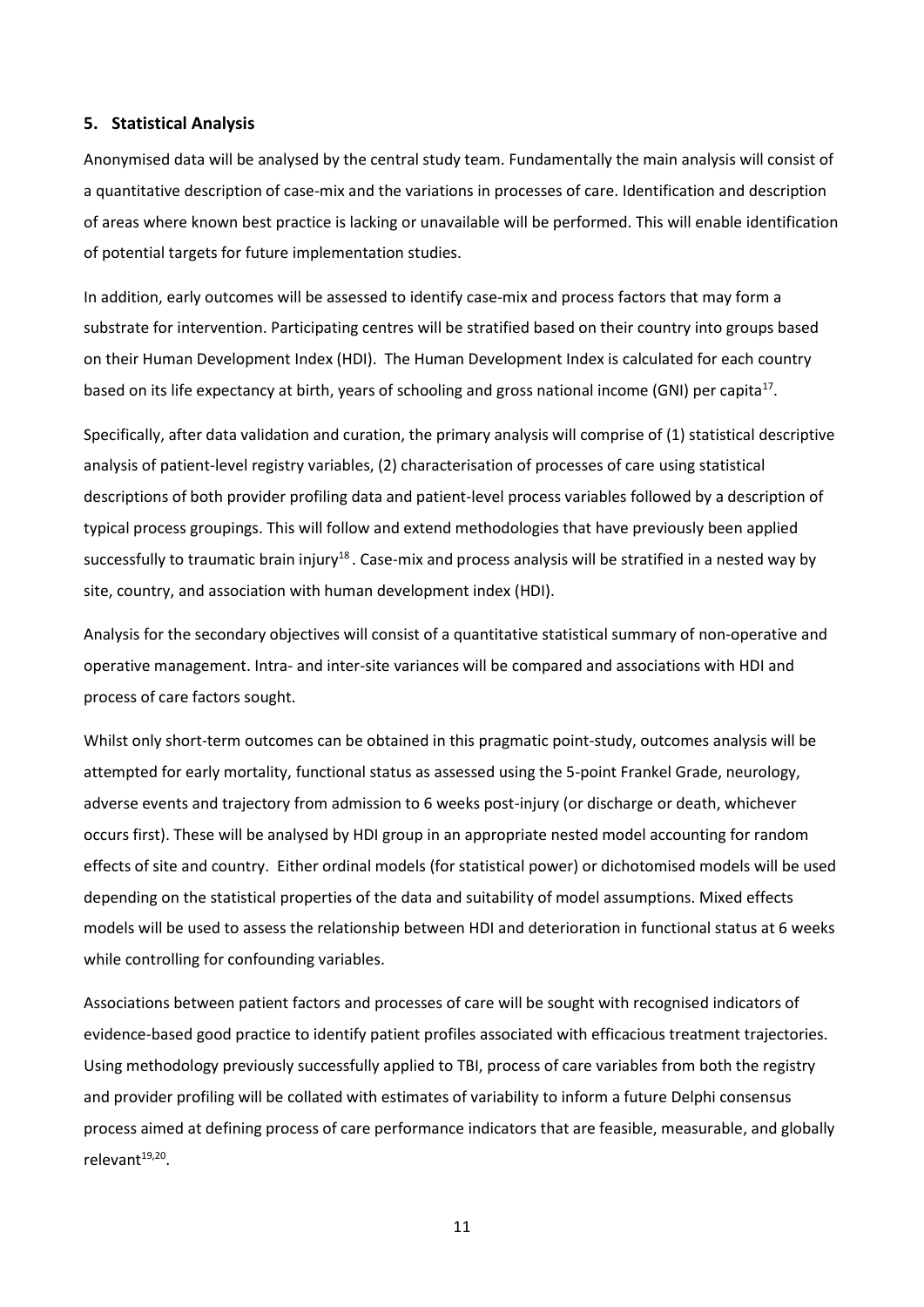Provider profiling summary statistics will be compared with current evidence-based best practice to identify gaps and associations with process of care, case-mix, site and HDI will be explored using standard statistical approaches. Variability in guideline availability and any association with TSI care will be assessed by comparing provider profiling and registry data using methodology conducted previously for TBI<sup>21</sup>.

The data, along with catchment area data from provider profiling will be used to obtain point estimates with confidence intervals to provide a high-level description of the epidemiology of TSI across the sites studied using routinely available population data. A similar methodology that has been applied to the study of chronic subdural haemorrhage will be utilised $^{22}$ .

A *p*-value of less than 0.05 will be considered statistically significant, correction for multiple comparisons will not be undertaken. A median odds ratio approach will be used to compare variations in outcomes between sites correcting for explanatory features discovered in the descriptive part of the analysis.

#### **6. Limitations**

This pragmatic, prospective, observational study has been designed with the aim of obtaining estimates of the current global case-mix, management and processes of care for patients who present with TSI at a single point in time. Long-term follow-up is therefore not appropriate or feasible across all settings. This protocol has not been designed to investigate or provide:

- Worldwide epidemiological data of all TSI
- Indications for or efficacy of specific management for patients with TSI
- Long-term outcomes following TSI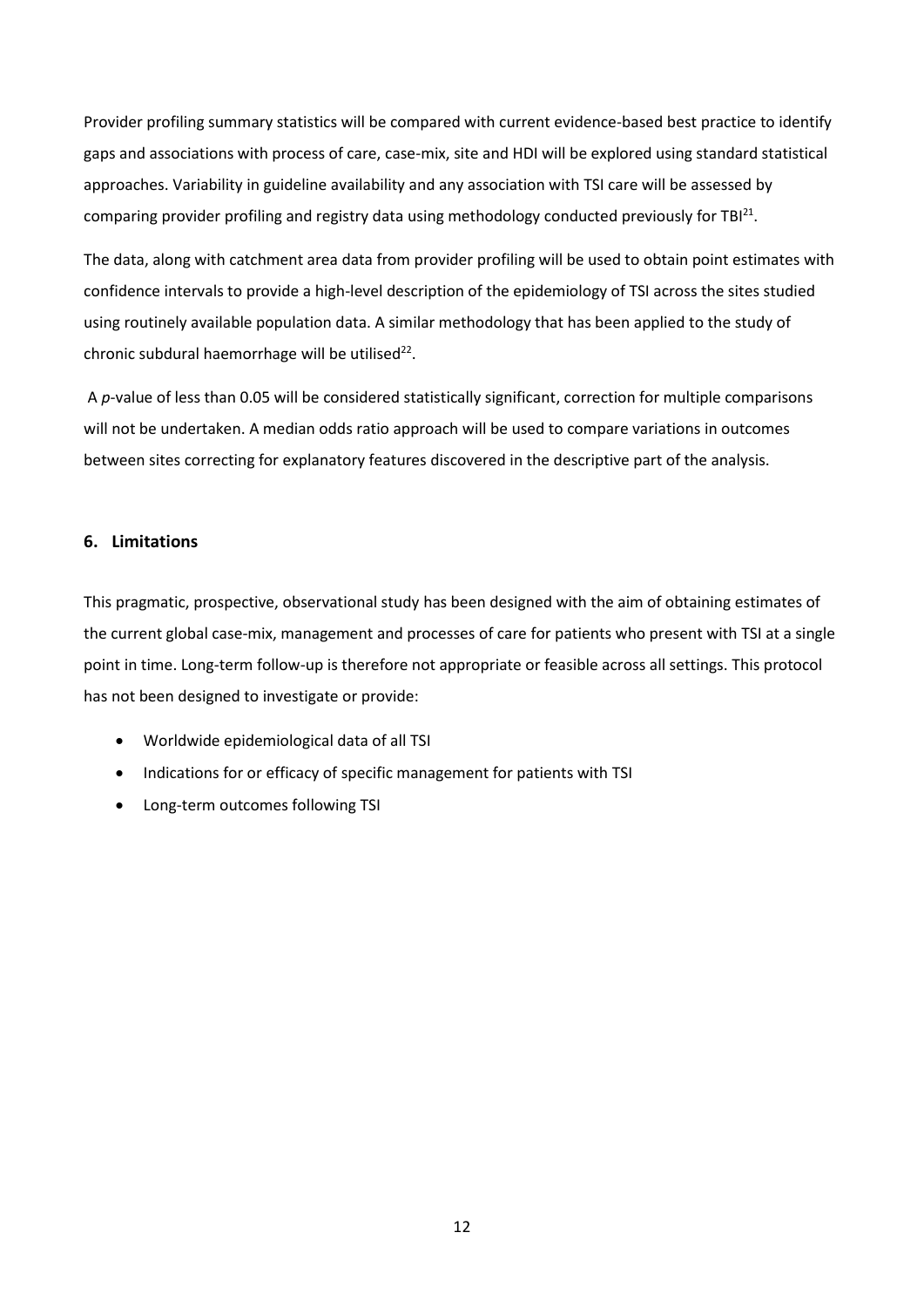## **7. Approval**

GNOS Spine will not collect any patient identifiable data, with all data entered directly into an anonymised form on our secure, online platform. The aim of GNOS Spine is to measure current practice worldwide, with no intended changes to standard management of TSI to be introduced using the findings of this study.

The United Kingdom National Health Service Health Research Authority tool classifies this study as service evaluation, rather than original research, and hence, it does not require formal approval by a Research Ethics Committee with the United Kingdom. This has been confirmed by the South East Scotland Research Ethics Service.

Local teams should follow local protocol and guidance to obtain approval from either their service evaluation, clinical audit, research department or head of department, prior to commencing any data collection for this study. Where local institutions require approval from their Research Ethics Committee, we would advise seeking an expedited review or ethical waiver if deemed appropriate locally, in view of only anonymised routine clinical data being collected. Written confirmation will be requested from each institution before local study teams are able to access the online, data-collection platform.

If classified locally as research, local study teams should follow local protocol, which may involve consenting all patients involved to participate in this study. Example participant information leaflets and participant consent forms can be found on the study website (www.globalspinetrauma.com) or requested via email (info@globalspinetrauma.com). These are available in English, and so should be translated where required.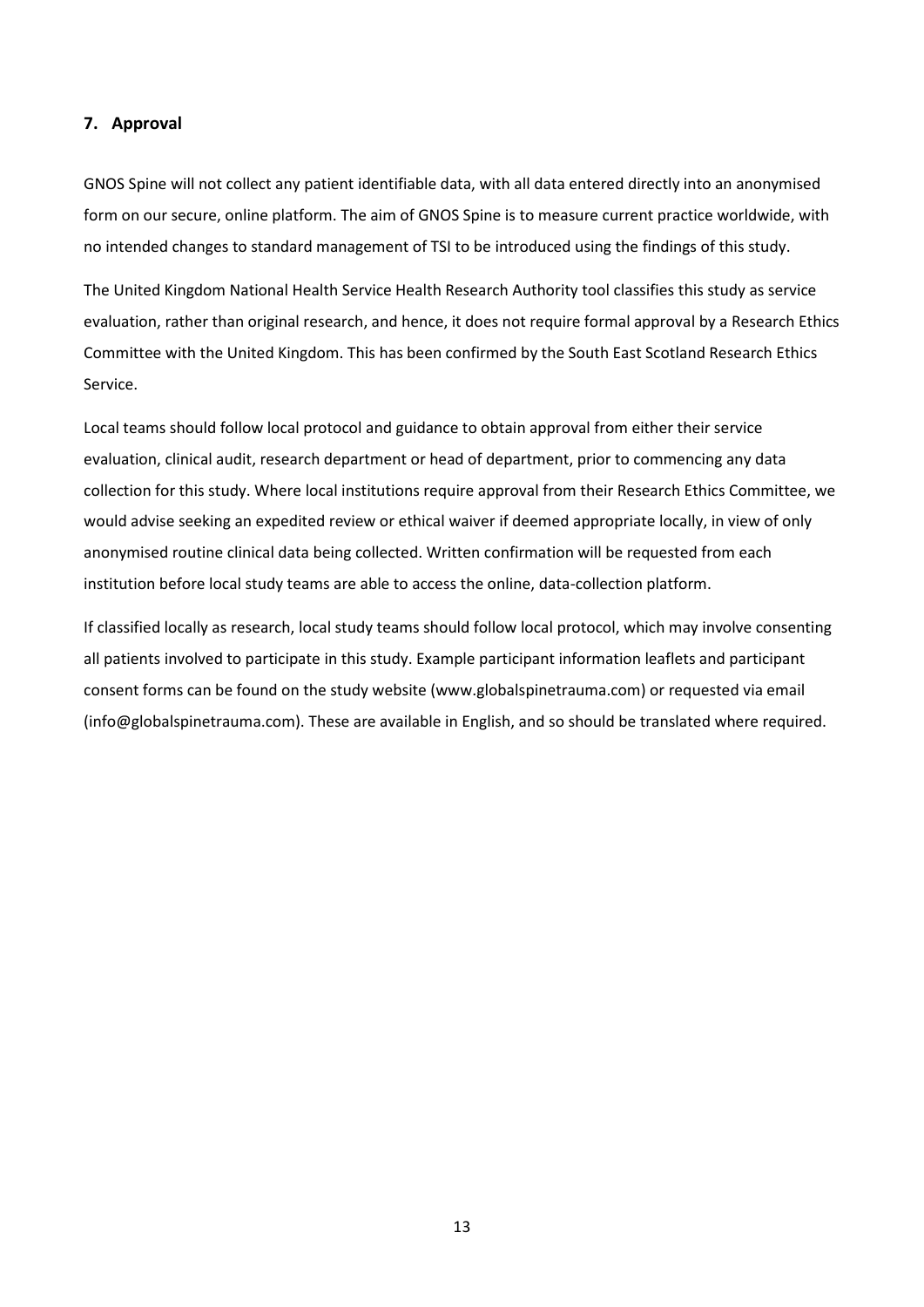#### **8. Roles, responsibilities, and publication**

#### **8.1 Roles and Responsibilities**

A team of investigators from the United Kingdom, Asia, Africa, Australia and America are responsible for running this study on behalf of the NIHR Global Health Research Group on Neurotrauma. At each participating unit, there will be a local study team who will conduct local data collection and validation. Local teams may consist of a mix of fully trained surgeons, physicians, trainees, and medical students.

Local collaborators will gain access to their own data upon completion of the study, to compare their practice to international practice. Members of the local study team may request access to a subset of the data to answer a defined research question through post-hoc analyses.

#### **8.2 Publication**

All main multicentre publications that result from the GNOS Spine Study utilising data from substantially all participating centres will include in the authorship designation, "on behalf of the Global Neurotrauma Outcomes Study Spine Collaborators". The international committee of medical journal editors (ICMJE) guidelines for authorship will determine the authors who will be fully named on the by-line of publications resulting from this study along with the principal and chief investigators as below.

Every member of the local study team and independent validators at each institution will be listed as PubMed citable collaborator status authors on all publications resulting from this study, along with other individuals who contribute substantially to the study under the following headings.

Co-Chief Investigators (Rikin Trivedi, Peter Hutchinson)

Co-Principal Investigators (Saniya Mediratta, Jibin Francis)

Protocol Development Group (G Balamurali, Karol Budahoski, Ari Ercole, Alexis Joannides, Tariq Khan, Radek Kindl, Colum Nolan, Abenezer Tirsit, Sara Woodrow)

Honorary Advisory Panel (TBC)

Writing Group (TBC)

Dissemination Group (TBC)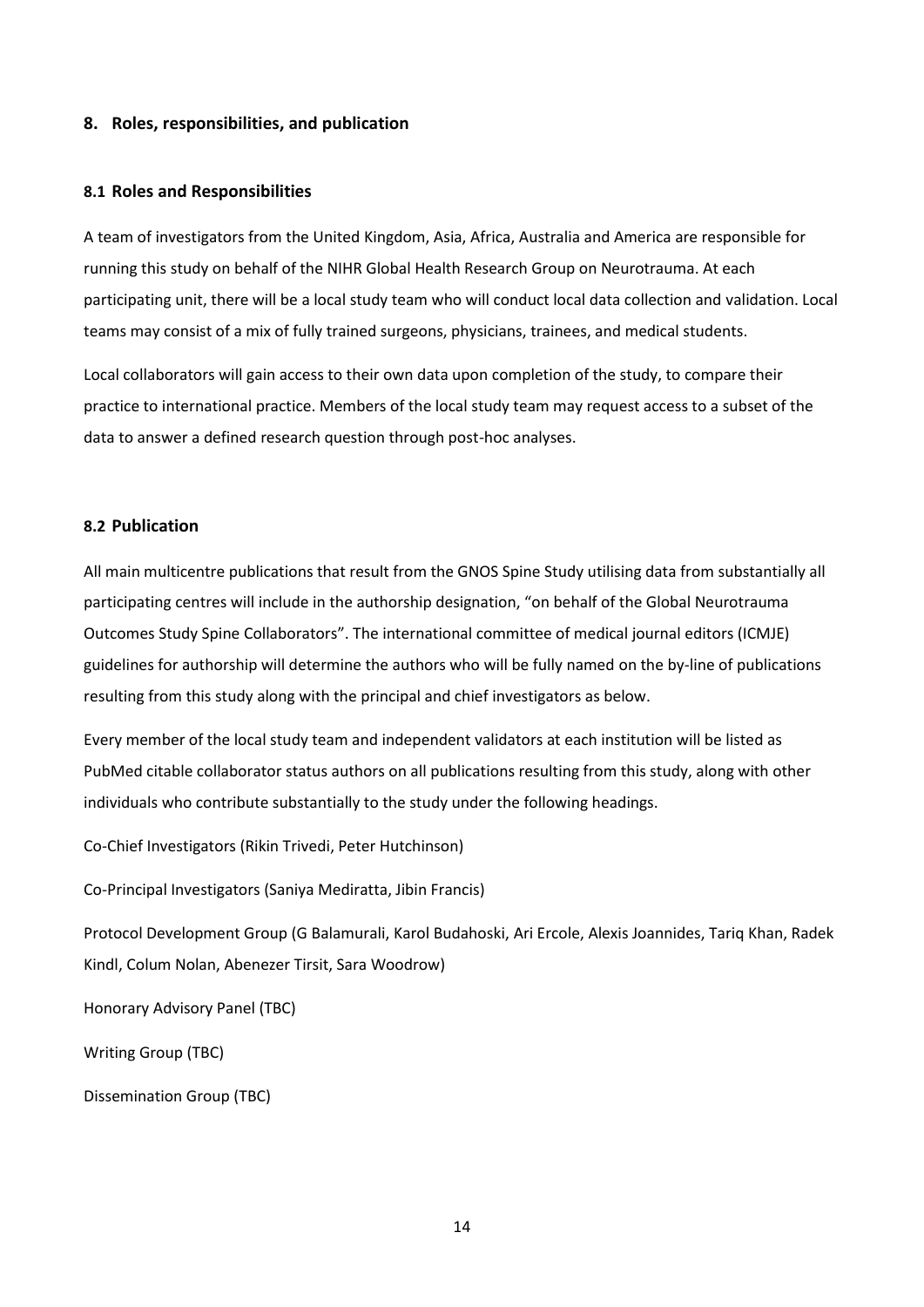# **9. Support and Funding**

This study has the support of the World Federation of Neurological Societies (WFNS), European Association of Neurosurgical Societies (EANS) and Society of British Neurological Surgeons (SBNS). Funding for the administrative costs of this study are being provided by the National Institute of Health Research (NIHR) Global Health Research Group on Neurotrauma.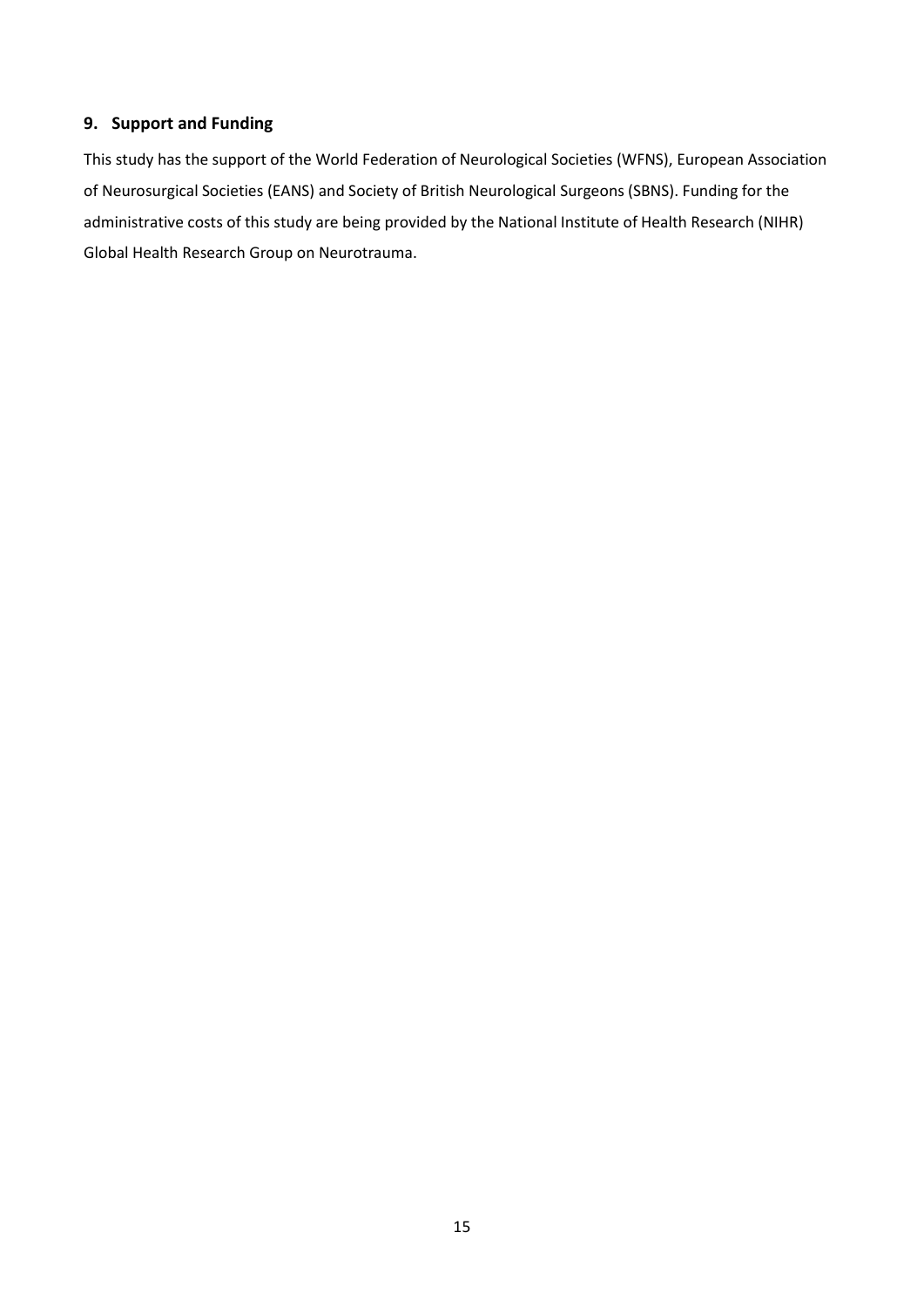# **10. Appendix A – Data Fields**

# **10.1 Initial Injury & Admission data**

| <b>ORION Unique Patient Identifier</b>                                                               |                                                                                                                                                                                                                                                                                                                                                                                                                                                                                                                                                                                                                                                                                               |
|------------------------------------------------------------------------------------------------------|-----------------------------------------------------------------------------------------------------------------------------------------------------------------------------------------------------------------------------------------------------------------------------------------------------------------------------------------------------------------------------------------------------------------------------------------------------------------------------------------------------------------------------------------------------------------------------------------------------------------------------------------------------------------------------------------------|
| Gender                                                                                               | Male, Female                                                                                                                                                                                                                                                                                                                                                                                                                                                                                                                                                                                                                                                                                  |
| Date of Birth                                                                                        | dd/mm/yyyy                                                                                                                                                                                                                                                                                                                                                                                                                                                                                                                                                                                                                                                                                    |
| Date/Time of Injury                                                                                  | dd/mm/yyyy HH:MM                                                                                                                                                                                                                                                                                                                                                                                                                                                                                                                                                                                                                                                                              |
| Type of Injury                                                                                       | Blunt<br>$\bullet$<br>Penetrating<br>$\bullet$<br>Low energy<br>Low energy<br>$\circ$<br>$\circ$<br>High energy<br>High energy<br>$\circ$<br>$\circ$                                                                                                                                                                                                                                                                                                                                                                                                                                                                                                                                          |
| Mechanism of Injury                                                                                  | Road Traffic Collision (RTC)<br>Assault<br><b>RTC Pedestrian</b><br>Assault - no weapon<br>$\bullet$<br><b>RTC Cyclist</b><br>Assault - blunt instrument<br>$\bullet$<br><b>RTC Motorcyclist</b><br>Assault - sharp instrument<br>٠<br>Assault - firearm<br>RTC Motorcyclist (passenger)<br>٠<br>RTC Car (driver)<br>RTC Car (passenger)<br>Other<br>RTC other vehicle (driver)<br>Self-harm<br>RTC other vehicle (passenger)<br>Other violence<br>$\bullet$<br>Animal attack<br>$\bullet$<br>Fall<br>Explosion<br>$\bullet$<br>Fall standing height<br>Industrial accident (outside<br>$\bullet$<br>Fall from height<br>categories listed above)<br>Sport/recreational activity<br>$\bullet$ |
| Date/Time of admission to hospital                                                                   | dd/mm/yyyy HH:MM                                                                                                                                                                                                                                                                                                                                                                                                                                                                                                                                                                                                                                                                              |
| Was the patient directly transferred<br>from the site of the accident to the<br>current institution? | <b>Yes</b><br>$\bullet$<br>No<br>$\bullet$                                                                                                                                                                                                                                                                                                                                                                                                                                                                                                                                                                                                                                                    |
| Mode of transport to primary institution                                                             | Air ambulance (helicopter)<br>$\bullet$<br>Land ambulance (paramedic staffed)<br>$\bullet$<br>Land ambulance (not paramedic staffed)<br>٠<br><b>Public Transport</b><br>Police<br>Private vehicle<br>By foot<br>Other (specify                                                                                                                                                                                                                                                                                                                                                                                                                                                                |
| Method of transport to the current<br>institution                                                    | Air ambulance (helicopter)<br>$\bullet$<br>Land ambulance (paramedic staffed)<br>٠<br>Land ambulance (not paramedic staffed)<br>Police<br>Private vehicle<br>By foot<br>٠<br>Other (specify _______________                                                                                                                                                                                                                                                                                                                                                                                                                                                                                   |
| GCS on arrival to your institution (if<br>intubated on arrival, lease state pre-<br>intubation GCS)  | $\bullet$<br>Eye Response<br>Open spontaneously - 4<br>$\circ$<br>Open to verbal command - 3<br>$\circ$<br>Open to pain - 2<br>$\circ$<br>No eye opening - 1<br>$\circ$<br>Verbal Response<br>Oriented - 5<br>$\circ$<br>Confused - 4<br>$\circ$<br>Inappropriate words - 3<br>$\circ$<br>Incomprehensible sounds - 2<br>$\circ$<br>No verbal response - 1<br>$\circ$<br>Intubated - T<br>$\circ$                                                                                                                                                                                                                                                                                             |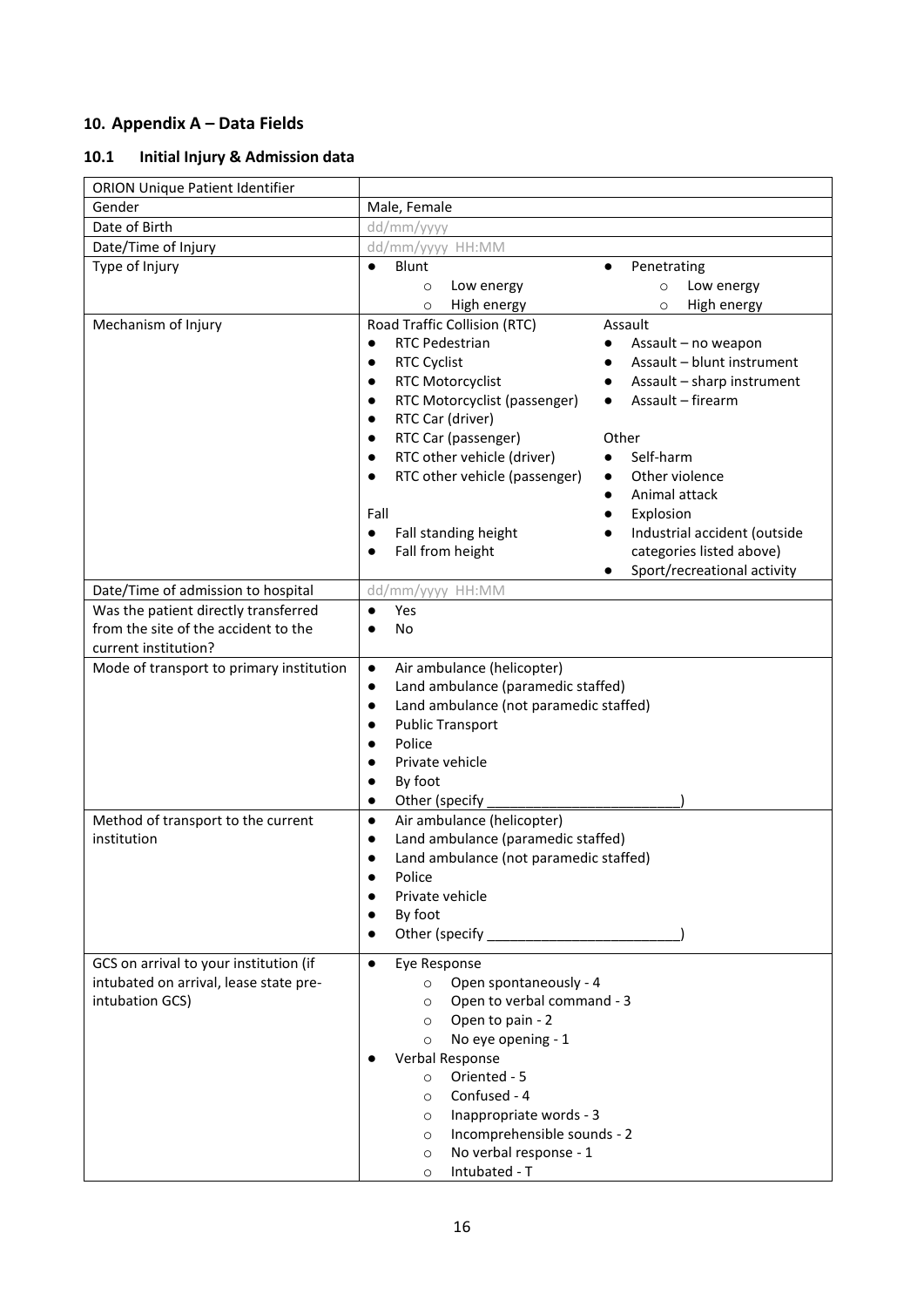|                                          | Motor Response<br>$\bullet$                                                     |
|------------------------------------------|---------------------------------------------------------------------------------|
|                                          | Obeys commands - 6<br>$\circ$                                                   |
|                                          | Localising pain - 5<br>$\circ$                                                  |
|                                          | Withdrawal from pain - 4<br>$\circ$                                             |
|                                          | Flexion to pain - 3<br>$\circ$                                                  |
|                                          | Extension to pain - 2<br>$\circ$                                                |
|                                          | No motor response - 1<br>$\circ$                                                |
| Kampala Trauma Score                     | $\bullet$                                                                       |
|                                          | Age<br>$5 - 55$                                                                 |
|                                          | $\circ$<br><5 or >55                                                            |
|                                          | $\circ$                                                                         |
|                                          | SBP (mmHg)<br>>89                                                               |
|                                          | $\circ$<br>50-89                                                                |
|                                          | $\circ$<br>$1 - 49$                                                             |
|                                          | $\circ$                                                                         |
|                                          | Undetectable<br>$\circ$                                                         |
|                                          | Respiratory rate (/min)                                                         |
|                                          | ≤9<br>$\circ$                                                                   |
|                                          | 10-29<br>$\circ$                                                                |
|                                          | $\geq 30$<br>$\circ$                                                            |
|                                          | Neurological status                                                             |
|                                          | Alert<br>$\circ$                                                                |
|                                          | Responds to verbal stimuli<br>$\circ$                                           |
|                                          | Responds to painful stimuli<br>$\circ$                                          |
|                                          | Unresponsive<br>$\circ$                                                         |
|                                          | Serious injuries                                                                |
|                                          | None<br>$\circ$                                                                 |
|                                          | $\mathbf{1}$<br>$\circ$                                                         |
|                                          | 2 or more<br>$\circ$                                                            |
| Frankel Grade at initial assessment      | A: Complete motor and sensory loss<br>$\bullet$                                 |
|                                          | B: Complete motor loss, incomplete sensory loss<br>$\bullet$                    |
|                                          | C: Incomplete motor loss without practical use<br>$\bullet$                     |
|                                          | D: Incomplete motor loss, able to ambulate with or without walking<br>$\bullet$ |
|                                          | aids                                                                            |
|                                          | E: Free of neurological symptoms<br>$\bullet$                                   |
| Major intracranial injury (defined as    | Yes<br>$\bullet$                                                                |
| requiring hospital admission in its own) | No                                                                              |
| Site of PRIMARY spinal cord injury       | Occipital condyle to S1:                                                        |
|                                          | Unknown<br>$\bullet$                                                            |
| Primary vertebral fracture Level         | Occipital condyle to S1:<br>$\bullet$                                           |
|                                          | Unknown<br>$\bullet$                                                            |
| Deformity                                | Yes<br>$\bullet$                                                                |
|                                          | No<br>$\bullet$                                                                 |
| Any other injury (can select multiple)   | Chest<br>$\bullet$                                                              |
|                                          | Abdomen<br>$\bullet$                                                            |
|                                          | Pelvis<br>$\bullet$                                                             |
|                                          | Long bones                                                                      |
| Admission location                       | General wards<br>$\bullet$                                                      |
|                                          | HDU<br>$\bullet$                                                                |
|                                          | ITU<br>$\bullet$                                                                |
| <b>Admitting Team</b>                    | Orthopaedics<br>$\bullet$                                                       |
|                                          | Neurosurgery<br>٠                                                               |
|                                          | <b>General Surgery</b><br>٠                                                     |
|                                          | Medicine                                                                        |
|                                          | <b>Emergency Department</b>                                                     |
|                                          |                                                                                 |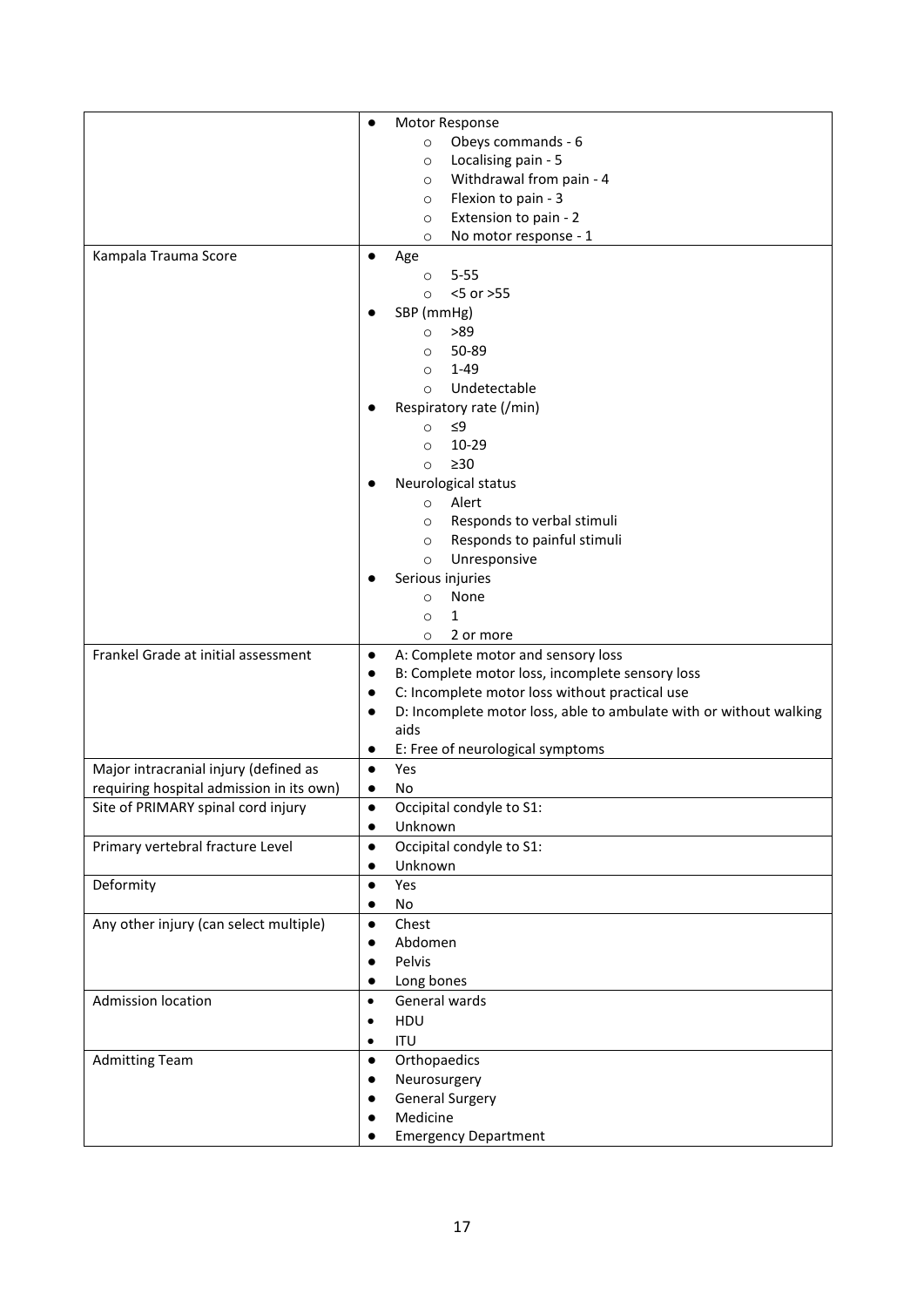# **10.2 Imaging Data**

| Date/Time of first imaging             | dd/mm/yyyy HH:MM                   |  |
|----------------------------------------|------------------------------------|--|
| Most advanced type of imaging          | Plain film radiograph<br>$\bullet$ |  |
| performed                              | Non-contrast CT Scan               |  |
|                                        | Contrast CT Scan                   |  |
|                                        | <b>MRI Scan</b>                    |  |
| Anatomical area of spine included on   | Cervical<br>$\bullet$              |  |
| imaging (Can select multiple)          | Thoracic                           |  |
|                                        | Lumbar                             |  |
|                                        | Sacral                             |  |
| Level of fracture                      | Upper cervical<br>$\bullet$        |  |
|                                        | Subaxial                           |  |
|                                        | Thoracolumbar                      |  |
|                                        | Sacral                             |  |
|                                        | No injury                          |  |
| AO Classification of Injury            |                                    |  |
| Subluxation/Translation                | Yes                                |  |
|                                        | No                                 |  |
| Traumatic herniated nucleus pulposis   | Yes<br>$\bullet$                   |  |
| (not required if only plain radiograph | No                                 |  |
| available)                             |                                    |  |
|                                        | If Yes:                            |  |
|                                        | Please specify level:              |  |
|                                        | Cord compression: Yes/No           |  |
| Haematoma (not required if only plain  | Yes                                |  |
| radiograph available)                  | No                                 |  |

# **10.3 Injury Management**

| What was the intended injury           | No intervention                                         |  |
|----------------------------------------|---------------------------------------------------------|--|
| management?                            | Non-operative                                           |  |
|                                        | Operative                                               |  |
| Was there immobilisation during        | Nothing<br>$\bullet$                                    |  |
| transfer?                              | Collar                                                  |  |
|                                        | Trauma board                                            |  |
|                                        | <b>Bed</b>                                              |  |
| Did the patient have surgical bedrest? | Nothing                                                 |  |
|                                        | Bedrest, no logroll                                     |  |
|                                        | Bedrest + logroll                                       |  |
|                                        | Collar only                                             |  |
| Traction?                              | Yes                                                     |  |
|                                        | No                                                      |  |
| Did the patient receive any specialist | Yes                                                     |  |
| therapy as an inpatient                | No                                                      |  |
|                                        |                                                         |  |
|                                        | If Yes, what type of therapy was provided?              |  |
|                                        | - Speech and Language Therapy                           |  |
|                                        | - Tracheostomy care                                     |  |
|                                        | - Physiotherapy                                         |  |
|                                        | - Occupational therapy                                  |  |
|                                        | - Alternative therapy - Ayurveda etc                    |  |
|                                        | - Other (specify                                        |  |
| Was spinal surgery performed?          | Yes, performed at this institution                      |  |
|                                        | Yes, transferred to a different institution for surgery |  |
|                                        | No                                                      |  |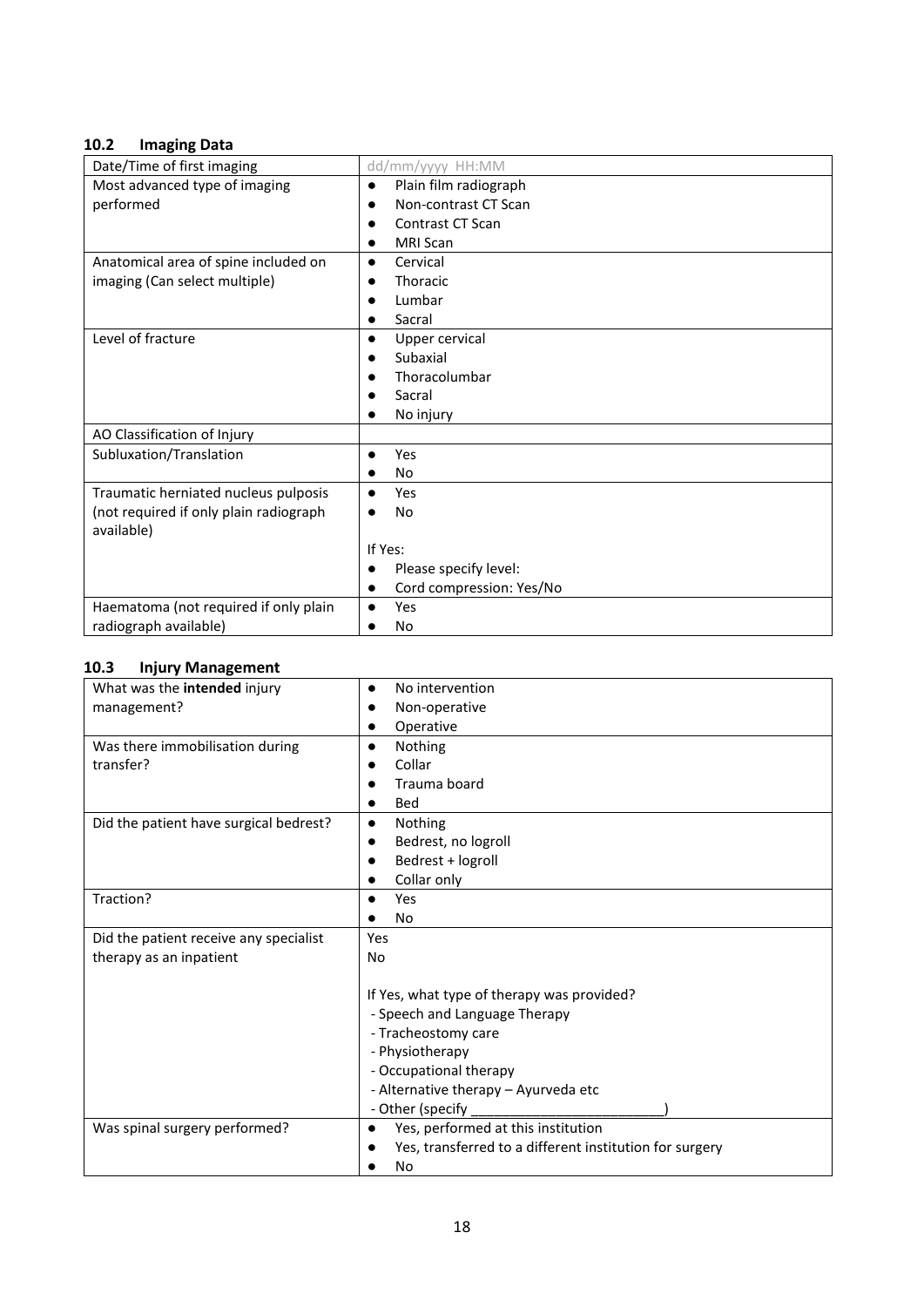| Grade of most senior surgeon present in | Fully qualified spinal surgeon<br>$\bullet$                          |  |
|-----------------------------------------|----------------------------------------------------------------------|--|
| the operating theatre                   | Other qualified surgeon<br>$\bullet$                                 |  |
|                                         | Surgical trainee<br>$\bullet$                                        |  |
|                                         | Medical doctor<br>$\bullet$                                          |  |
| Type of anaesthesia                     | General<br>$\bullet$                                                 |  |
|                                         | Local<br>$\bullet$                                                   |  |
|                                         | None<br>$\bullet$                                                    |  |
| Grade of most senior anaesthesia        | Fully qualified anaesthetist with medical qualification<br>$\bullet$ |  |
|                                         | Anaesthetist in training with medical qualification                  |  |
| provider present in the operating       | $\bullet$                                                            |  |
| theatre                                 | Not medically qualified anaesthesia provider<br>$\bullet$            |  |
|                                         | Anaesthetic administered by the surgeon                              |  |
| Date of Operation                       | dd/mm/yyyy                                                           |  |
| Duration of operation                   | Less than 1 hour<br>$\bullet$                                        |  |
|                                         | 1-5 hours                                                            |  |
|                                         | 5-10 hours                                                           |  |
|                                         | Over 10 hours<br>$\bullet$                                           |  |
| Were pre-incision prophylactic          | Yes<br>$\bullet$                                                     |  |
| antibiotics given?                      | No<br>$\bullet$                                                      |  |
| Class of surgical wound                 | I Clean<br>$\bullet$                                                 |  |
|                                         | II Clean-contaminated<br>$\bullet$                                   |  |
|                                         | III Contaminated<br>$\bullet$                                        |  |
|                                         |                                                                      |  |
|                                         | IV Dirty-infected<br>$\bullet$                                       |  |
| Location of surgery                     | Cranio-cervical<br>$\bullet$                                         |  |
|                                         | Cervical<br>$\bullet$                                                |  |
|                                         | Thoracic<br>$\bullet$                                                |  |
|                                         | Lumbar<br>$\bullet$                                                  |  |
|                                         | Sacral                                                               |  |
| What was the main procedure             | Open                                                                 |  |
| undertaken?                             | Approach: Anterior/Posterior/360<br>а.                               |  |
| *If >1 procedure undertaken, refer to   | Minimally invasive surgery? Yes/No<br>b.                             |  |
| the main one                            | Open Reduction? Yes/No<br>c.                                         |  |
|                                         | Direct decompression? Yes/No<br>d.                                   |  |
| ** Flow-Chart on ORION Platform **      | In situ fusion? Yes/no<br>e.                                         |  |
|                                         | Fusion? Yes/No<br>f.                                                 |  |
|                                         | Type of instrumentation                                              |  |
|                                         | None<br>$\bullet$                                                    |  |
|                                         | OC                                                                   |  |
|                                         |                                                                      |  |
|                                         | C1/2                                                                 |  |
|                                         | Lateral mass                                                         |  |
|                                         | Pedicle                                                              |  |
|                                         | Anterior plating                                                     |  |
|                                         | Bone graft                                                           |  |
|                                         | Interbody fusion                                                     |  |
|                                         | Lateral plating                                                      |  |
|                                         | Fluoroscopy used: Yes/No<br>$\circ$                                  |  |
|                                         | Closed                                                               |  |
|                                         | Gardener Wells vs Halo<br>$\circ$                                    |  |
|                                         | Mechanism of Maintenance: Collar vs Halo vs Bedrest<br>$\circ$       |  |
| Funding (Select all who contributed)    | Patient<br>$\bullet$                                                 |  |
|                                         | Family<br>$\bullet$                                                  |  |
|                                         | Government                                                           |  |
|                                         | Insurer                                                              |  |
|                                         |                                                                      |  |
|                                         | Hospital                                                             |  |
|                                         | <b>NGO</b>                                                           |  |

# **10.4 Operative Data (If "Yes, performed at this institution" to 'Was spinal surgery performed?')**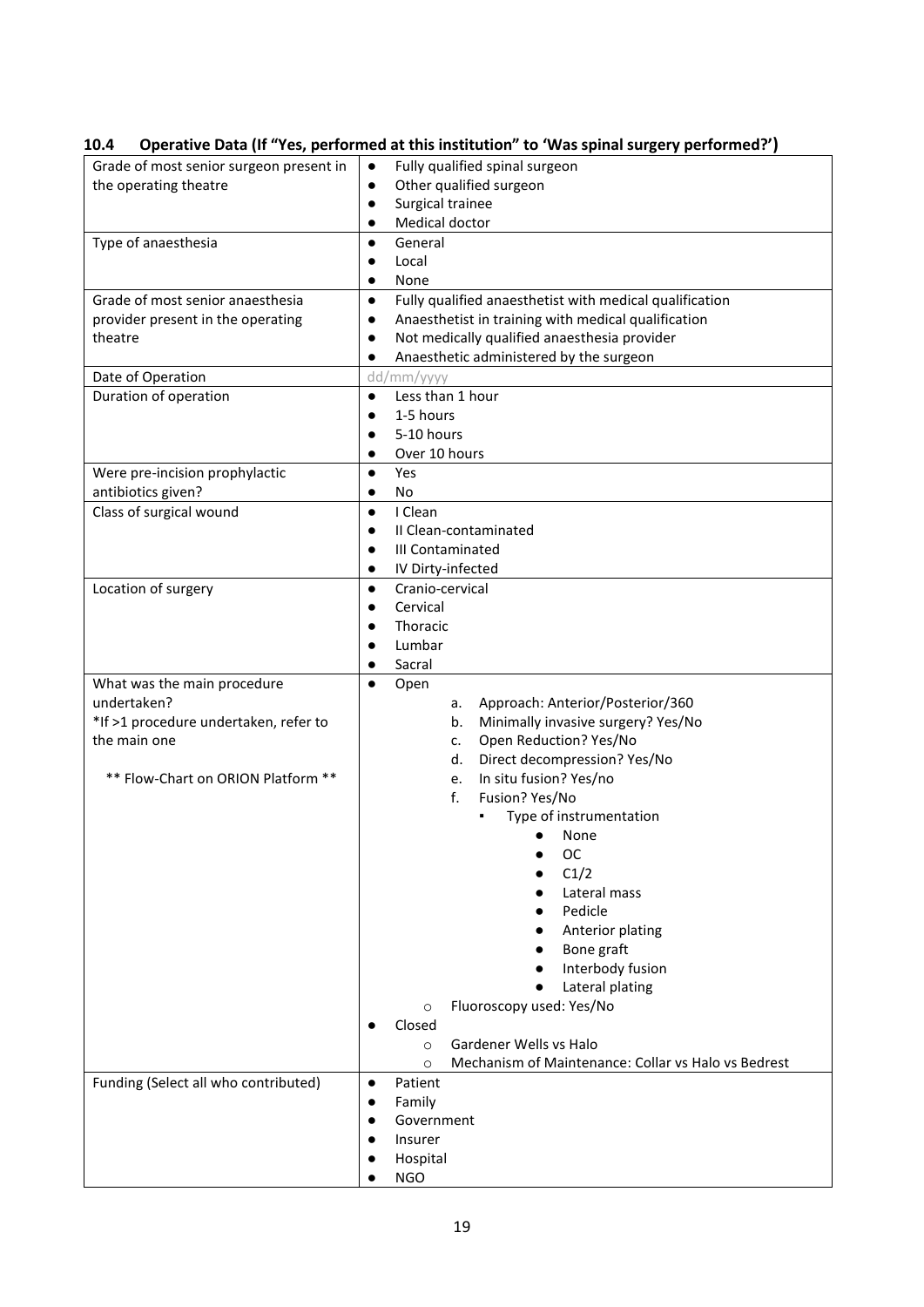|                                                    | Other (specify)<br>$\bullet$ |
|----------------------------------------------------|------------------------------|
| Did the patient experience a                       | <b>Yes</b>                   |
| hypotensive episode (systolic                      | No                           |
| BP<90mmHg for >5 minutes) during the               |                              |
| surgical procedure?                                |                              |
| Did the patient experience a hypoxic               | Yes                          |
| episode (SpO <sub>2</sub> < 90% for $>$ 5 minutes) | No                           |
| during the surgical procedure?                     |                              |
| Optional further comments regarding                | Free text                    |
| the procedure                                      |                              |
| Intraoperative complications (please               | None<br>$\bullet$            |
| select all that occurred)                          | Incorrect level of surgery   |
|                                                    | Misplacement of metalwork    |
|                                                    | Incidental durotomy          |
|                                                    | Death                        |
|                                                    | Other (specify               |

### **10.5 Outcome Data**

| Death within the 6-week follow-up       | Yes                                                          |
|-----------------------------------------|--------------------------------------------------------------|
| period?                                 | No                                                           |
|                                         |                                                              |
|                                         | If Yes:                                                      |
|                                         | Date of death: dd/mm/yyyy<br>$\bullet$                       |
|                                         | In ICU at time of death? Yes/No<br>$\bullet$                 |
| Discharged within the 6-week follow-up  | Yes<br>$\bullet$                                             |
| period?                                 | No                                                           |
|                                         |                                                              |
|                                         | If Yes:                                                      |
|                                         | Date of discharge: dd/mm/yyyy                                |
|                                         |                                                              |
|                                         | Destination of discharge:                                    |
|                                         | Transfer to another hospital<br>$\circ$                      |
|                                         | Transfer to a rehabilitation unit<br>$\Omega$                |
|                                         | Usual place of residence/Home<br>$\circ$                     |
|                                         | Absconded<br>$\circ$                                         |
|                                         | Other (specify<br>$\circ$                                    |
| Was the patient admitted to intensive   | Yes<br>$\bullet$                                             |
| care at any point during the 6-week     | No                                                           |
| follow up period?                       |                                                              |
|                                         | If Yes:                                                      |
|                                         | Date of admission to ICU: dd/mm/yyyy<br>$\bullet$            |
|                                         | Was the patient discharged from ICU during the 6-week follow |
|                                         | up period? Yes/No                                            |
|                                         |                                                              |
|                                         | If Yes:                                                      |
|                                         | Date of discharge from ICU: dd/mm/yyyy<br>$\bullet$          |
| Was the patient intubated during        | Yes<br>$\bullet$                                             |
| admission?                              | No<br>$\bullet$                                              |
| Did the patient require a tracheostomy? | Yes<br>$\bullet$                                             |
|                                         |                                                              |
|                                         | No<br>$\bullet$                                              |
| Was the patient requiring ventilatory   | Yes<br>$\bullet$                                             |
| support at time of death/the end of the | No                                                           |
| 6-week follow up period (whichever      |                                                              |
| event occurs first)?                    |                                                              |
| Did any adverse events of special       | Pulmonary embolism<br>None                                   |
| interest occur in the 6-week follow-up  | Deep venous thrombosis<br><b>Pressure Ulcer</b>              |
| period? (Select all that apply)         | Decubitus Ulcer<br>Pneumonia<br>$\bullet$                    |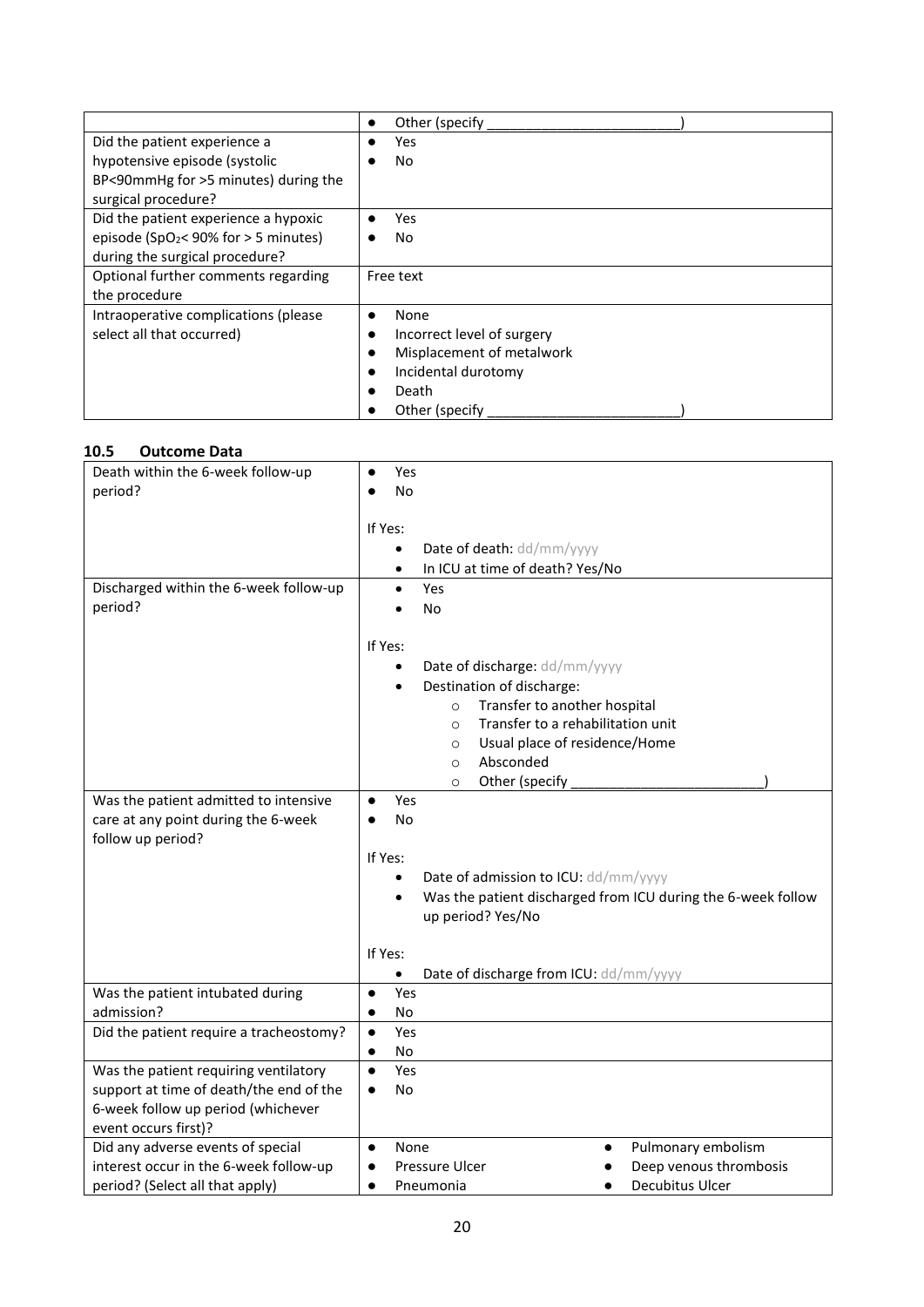| Did any surgical site infections occur in<br>Yes<br>$\bullet$<br>the 6-week follow-up period?<br><b>No</b><br>If Yes:<br>Required antibiotics only<br>$\bullet$<br>Required debridement<br>$\bullet$<br>Required removal of metalwork<br>$\bullet$<br>Yes - planned<br>Did the patient return to the operating<br>$\bullet$<br>theatre for spinal surgery during the<br>Yes - unplanned<br>$\bullet$<br>current admission?<br>No<br>$\bullet$<br>If Yes: Was the re-operation at:<br>Same level<br>Different level<br>$\bullet$<br>Did the patient survive to the end of the<br>Yes<br>follow up period (6 weeks post-<br>No.<br>admission or until they were discharged<br>from hospital, whichever came first)?<br>Was the patient still an inpatient at the end of 6 weeks post-admission?<br>- Yes<br>- No<br>Frankel Grade at the end of the 6-week<br>A: Complete motor and sensory loss<br>$\bullet$<br>follow up period or at time of<br>B: Complete motor loss, incomplete sensory loss<br>$\bullet$<br>death/discharge (whichever event<br>C: Incomplete motor loss without practical use<br>$\bullet$<br>occurs first)?<br>D: Incomplete motor loss, able to ambulate with or without walking<br>$\bullet$<br>aids<br>E: Free of neurological symptoms<br>How independent is the patient in the<br>With Aid<br>Completely<br>Unaided<br>following activities of daily living at the<br>Dependent | Urinary tract infection<br>Symptomatic haematoma<br>$\bullet$ |  |
|-------------------------------------------------------------------------------------------------------------------------------------------------------------------------------------------------------------------------------------------------------------------------------------------------------------------------------------------------------------------------------------------------------------------------------------------------------------------------------------------------------------------------------------------------------------------------------------------------------------------------------------------------------------------------------------------------------------------------------------------------------------------------------------------------------------------------------------------------------------------------------------------------------------------------------------------------------------------------------------------------------------------------------------------------------------------------------------------------------------------------------------------------------------------------------------------------------------------------------------------------------------------------------------------------------------------------------------------------------------------------------------------------------------|---------------------------------------------------------------|--|
|                                                                                                                                                                                                                                                                                                                                                                                                                                                                                                                                                                                                                                                                                                                                                                                                                                                                                                                                                                                                                                                                                                                                                                                                                                                                                                                                                                                                             |                                                               |  |
|                                                                                                                                                                                                                                                                                                                                                                                                                                                                                                                                                                                                                                                                                                                                                                                                                                                                                                                                                                                                                                                                                                                                                                                                                                                                                                                                                                                                             |                                                               |  |
|                                                                                                                                                                                                                                                                                                                                                                                                                                                                                                                                                                                                                                                                                                                                                                                                                                                                                                                                                                                                                                                                                                                                                                                                                                                                                                                                                                                                             |                                                               |  |
|                                                                                                                                                                                                                                                                                                                                                                                                                                                                                                                                                                                                                                                                                                                                                                                                                                                                                                                                                                                                                                                                                                                                                                                                                                                                                                                                                                                                             |                                                               |  |
|                                                                                                                                                                                                                                                                                                                                                                                                                                                                                                                                                                                                                                                                                                                                                                                                                                                                                                                                                                                                                                                                                                                                                                                                                                                                                                                                                                                                             |                                                               |  |
|                                                                                                                                                                                                                                                                                                                                                                                                                                                                                                                                                                                                                                                                                                                                                                                                                                                                                                                                                                                                                                                                                                                                                                                                                                                                                                                                                                                                             |                                                               |  |
|                                                                                                                                                                                                                                                                                                                                                                                                                                                                                                                                                                                                                                                                                                                                                                                                                                                                                                                                                                                                                                                                                                                                                                                                                                                                                                                                                                                                             |                                                               |  |
|                                                                                                                                                                                                                                                                                                                                                                                                                                                                                                                                                                                                                                                                                                                                                                                                                                                                                                                                                                                                                                                                                                                                                                                                                                                                                                                                                                                                             |                                                               |  |
|                                                                                                                                                                                                                                                                                                                                                                                                                                                                                                                                                                                                                                                                                                                                                                                                                                                                                                                                                                                                                                                                                                                                                                                                                                                                                                                                                                                                             |                                                               |  |
|                                                                                                                                                                                                                                                                                                                                                                                                                                                                                                                                                                                                                                                                                                                                                                                                                                                                                                                                                                                                                                                                                                                                                                                                                                                                                                                                                                                                             |                                                               |  |
|                                                                                                                                                                                                                                                                                                                                                                                                                                                                                                                                                                                                                                                                                                                                                                                                                                                                                                                                                                                                                                                                                                                                                                                                                                                                                                                                                                                                             |                                                               |  |
|                                                                                                                                                                                                                                                                                                                                                                                                                                                                                                                                                                                                                                                                                                                                                                                                                                                                                                                                                                                                                                                                                                                                                                                                                                                                                                                                                                                                             |                                                               |  |
|                                                                                                                                                                                                                                                                                                                                                                                                                                                                                                                                                                                                                                                                                                                                                                                                                                                                                                                                                                                                                                                                                                                                                                                                                                                                                                                                                                                                             |                                                               |  |
|                                                                                                                                                                                                                                                                                                                                                                                                                                                                                                                                                                                                                                                                                                                                                                                                                                                                                                                                                                                                                                                                                                                                                                                                                                                                                                                                                                                                             |                                                               |  |
|                                                                                                                                                                                                                                                                                                                                                                                                                                                                                                                                                                                                                                                                                                                                                                                                                                                                                                                                                                                                                                                                                                                                                                                                                                                                                                                                                                                                             |                                                               |  |
|                                                                                                                                                                                                                                                                                                                                                                                                                                                                                                                                                                                                                                                                                                                                                                                                                                                                                                                                                                                                                                                                                                                                                                                                                                                                                                                                                                                                             |                                                               |  |
|                                                                                                                                                                                                                                                                                                                                                                                                                                                                                                                                                                                                                                                                                                                                                                                                                                                                                                                                                                                                                                                                                                                                                                                                                                                                                                                                                                                                             |                                                               |  |
| end of the follow up period or at time of<br>Feeding                                                                                                                                                                                                                                                                                                                                                                                                                                                                                                                                                                                                                                                                                                                                                                                                                                                                                                                                                                                                                                                                                                                                                                                                                                                                                                                                                        |                                                               |  |
| discharge?<br>Grooming                                                                                                                                                                                                                                                                                                                                                                                                                                                                                                                                                                                                                                                                                                                                                                                                                                                                                                                                                                                                                                                                                                                                                                                                                                                                                                                                                                                      |                                                               |  |
| <b>Bathing</b>                                                                                                                                                                                                                                                                                                                                                                                                                                                                                                                                                                                                                                                                                                                                                                                                                                                                                                                                                                                                                                                                                                                                                                                                                                                                                                                                                                                              |                                                               |  |
| Dressing - upper body                                                                                                                                                                                                                                                                                                                                                                                                                                                                                                                                                                                                                                                                                                                                                                                                                                                                                                                                                                                                                                                                                                                                                                                                                                                                                                                                                                                       |                                                               |  |
| Dressing - lower body                                                                                                                                                                                                                                                                                                                                                                                                                                                                                                                                                                                                                                                                                                                                                                                                                                                                                                                                                                                                                                                                                                                                                                                                                                                                                                                                                                                       |                                                               |  |
| Toileting                                                                                                                                                                                                                                                                                                                                                                                                                                                                                                                                                                                                                                                                                                                                                                                                                                                                                                                                                                                                                                                                                                                                                                                                                                                                                                                                                                                                   |                                                               |  |
| Swallowing                                                                                                                                                                                                                                                                                                                                                                                                                                                                                                                                                                                                                                                                                                                                                                                                                                                                                                                                                                                                                                                                                                                                                                                                                                                                                                                                                                                                  |                                                               |  |
| <b>Bladder management</b>                                                                                                                                                                                                                                                                                                                                                                                                                                                                                                                                                                                                                                                                                                                                                                                                                                                                                                                                                                                                                                                                                                                                                                                                                                                                                                                                                                                   |                                                               |  |
| Bowel management                                                                                                                                                                                                                                                                                                                                                                                                                                                                                                                                                                                                                                                                                                                                                                                                                                                                                                                                                                                                                                                                                                                                                                                                                                                                                                                                                                                            |                                                               |  |
| Transfers                                                                                                                                                                                                                                                                                                                                                                                                                                                                                                                                                                                                                                                                                                                                                                                                                                                                                                                                                                                                                                                                                                                                                                                                                                                                                                                                                                                                   |                                                               |  |
| <b>Climbing stairs</b>                                                                                                                                                                                                                                                                                                                                                                                                                                                                                                                                                                                                                                                                                                                                                                                                                                                                                                                                                                                                                                                                                                                                                                                                                                                                                                                                                                                      |                                                               |  |
| Mobilising independently<br>What is the patient using to mobilise at<br>$\bullet$                                                                                                                                                                                                                                                                                                                                                                                                                                                                                                                                                                                                                                                                                                                                                                                                                                                                                                                                                                                                                                                                                                                                                                                                                                                                                                                           |                                                               |  |
| the end of the follow up period or at<br>$\bullet$                                                                                                                                                                                                                                                                                                                                                                                                                                                                                                                                                                                                                                                                                                                                                                                                                                                                                                                                                                                                                                                                                                                                                                                                                                                                                                                                                          | Use of one walking stick / crutch                             |  |
| time of discharge (whichever event                                                                                                                                                                                                                                                                                                                                                                                                                                                                                                                                                                                                                                                                                                                                                                                                                                                                                                                                                                                                                                                                                                                                                                                                                                                                                                                                                                          | Use of two walking sticks / crutches                          |  |
| occurs first)?<br>Use of a frame<br>٠<br>Wheelchair                                                                                                                                                                                                                                                                                                                                                                                                                                                                                                                                                                                                                                                                                                                                                                                                                                                                                                                                                                                                                                                                                                                                                                                                                                                                                                                                                         |                                                               |  |
| Not mobilising (bed-bound)                                                                                                                                                                                                                                                                                                                                                                                                                                                                                                                                                                                                                                                                                                                                                                                                                                                                                                                                                                                                                                                                                                                                                                                                                                                                                                                                                                                  |                                                               |  |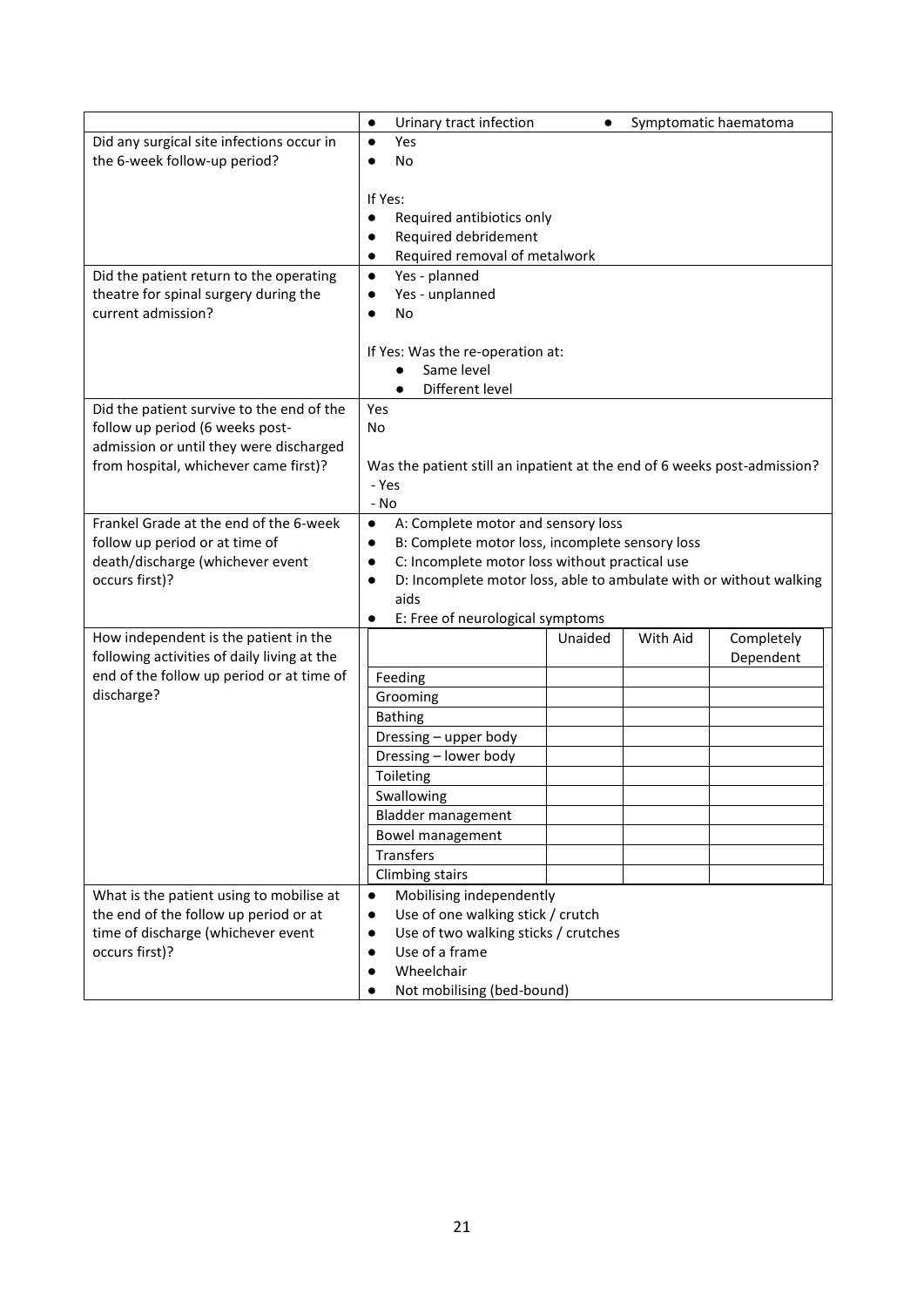# **11. Appendix B – Registration Form**

To register your institution to participate in the GNOS Spine study, please complete the **online registration** [form,](https://docs.google.com/forms/d/e/1FAIpQLSd5zgujRzEql7RJxvT9nwhiY0QjtMQNIFfANBvM59MEyAMe_w/viewform) which can also be found on the websit[e www.globalspinetrauma.com.](http://www.globalspinetrauma.com/)

Please note that the information provided in this registration form will not affect your eligibility to

participate in this study.

| Name of Institution                               |                                                    |
|---------------------------------------------------|----------------------------------------------------|
| <b>Address of Institution</b>                     |                                                    |
| Members of the local study team                   | Local Study Lead (Mandatory)                       |
|                                                   | Full name:                                         |
|                                                   | Email:                                             |
|                                                   | Contact number:                                    |
|                                                   | Do you own a smartphone? Yes/No                    |
|                                                   |                                                    |
|                                                   | Additional local team members (Optional - up to 2) |
|                                                   | Full name:                                         |
|                                                   | Email:                                             |
|                                                   |                                                    |
|                                                   | Full name:                                         |
|                                                   | Email:                                             |
|                                                   |                                                    |
|                                                   | Local data validator (Mandatory)                   |
|                                                   | Full name:                                         |
|                                                   | Email:                                             |
| Does this institution maintain a logbook of all   | Yes                                                |
| admissions (electronic or paper-based)?           | No                                                 |
| Does this institution maintain a logbook of all   | Yes                                                |
| operations (electronic or paper-based)?           | No                                                 |
| Does this institution maintain a logbook of all   | Yes                                                |
| radiological imaging (electronic or paper-based)? | No                                                 |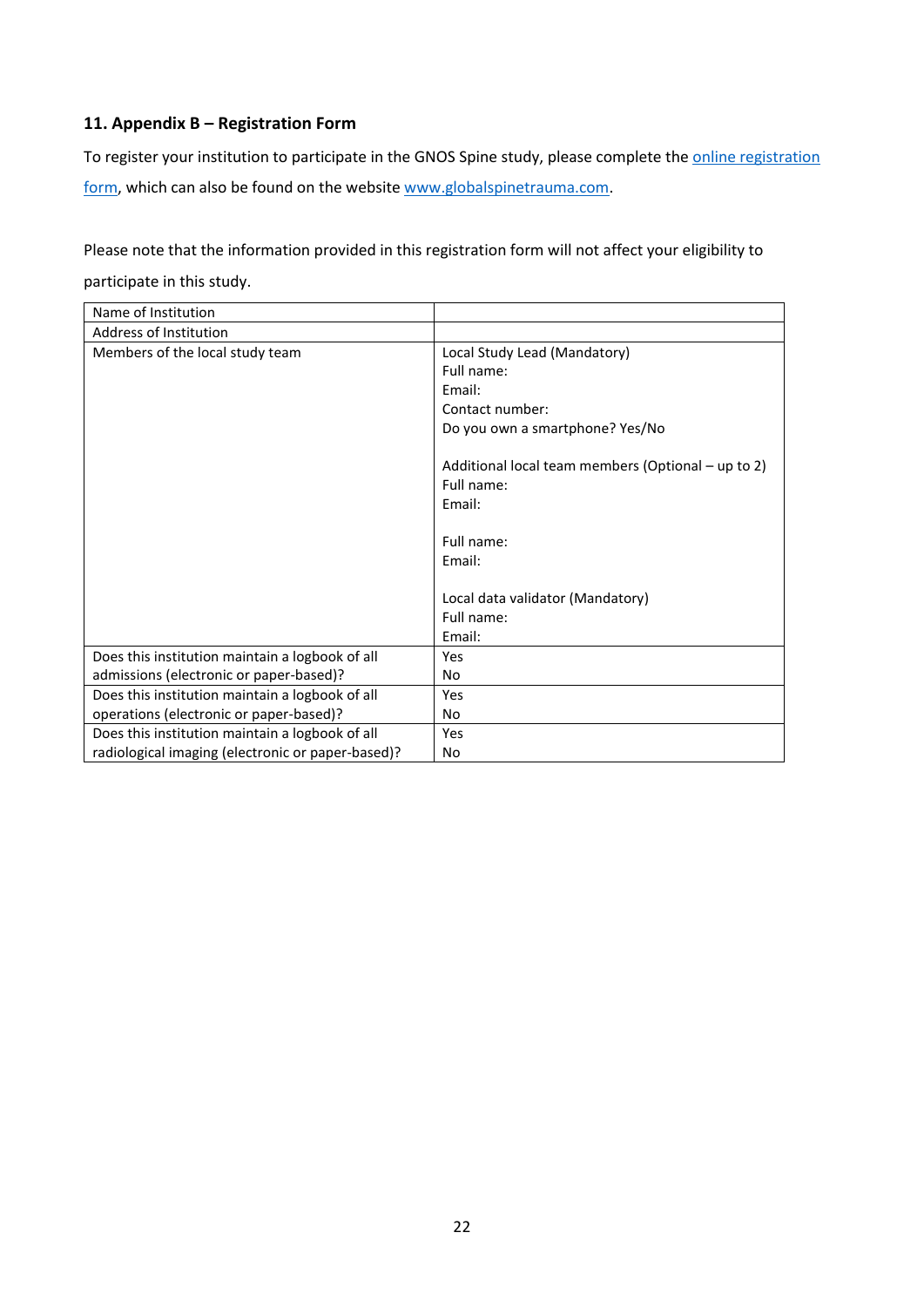# **References**

- 1. Zhang S, Wadhwa R, Haydel J, Toms J, Johnson K, Guthikonda B. Spine and Spinal Cord Trauma. Diagnosis and Management. *Neurologic Clinics*. 2013;31(1):183-206. doi:10.1016/j.ncl.2012.09.012
- 2. Kumar R, Lim J, Mekary RA, et al. Traumatic Spinal Injury: Global Epidemiology and Worldwide Volume. *World Neurosurgery*. 2018;113:e345-e363. doi:10.1016/j.wneu.2018.02.033
- 3. Lessing NL, Zuckerman SL, Lazaro A, et al. Cost-Effectiveness of Operating on Traumatic Spinal Injuries in Low-Middle Income Countries: A Preliminary Report From a Major East African Referral Center. *Global Spine Journal*. Published online 2020. doi:10.1177/2192568220944888
- 4. Merritt CH, Taylor MA, Yelton CJ, Ray SK. Economic impact of traumatic spinal cord injuries in the United States. *Neuroimmunology and Neuroinflammation*. 2019;2019. doi:10.20517/2347- 8659.2019.15
- 5. Chhabra HS, Arora M. Neglected traumatic spinal cord injuries: Causes, consequences and outcomes in an Indian setting. *Spinal Cord*. 2013;51(3):238-244. doi:10.1038/sc.2012.141
- 6. Punchak M, Mukhopadhyay S, Sachdev S, et al. Neurosurgical Care: Availability and Access in Low-Income and Middle-Income Countries. *World Neurosurgery*. 2018;112:e240-e254. doi:10.1016/j.wneu.2018.01.029
- 7. Ning GZ, Wu Q, Li YL, Feng SQ. Epidemiology of traumatic spinal cord injury in Asia: A systematic review. *Journal of Spinal Cord Medicine*. 2012;35(4):229-239. doi:10.1179/2045772312Y.0000000021
- 8. Ibrahim A, Lee KY, Kanoo LL, et al. Epidemiology of spinal cord injury in hospital Kuala Lumpur. *Spine*. 2013;38(5):419-424. doi:10.1097/BRS.0b013e31826ef594
- 9. Nwankwo OE, Uche EO. Epidemiological and treatment profiles of spinal cord injury in southeast Nigeria. *Spinal Cord*. 2013;51(6):448-452. doi:10.1038/sc.2013.10
- 10. Lehre MA, Eriksen LM, Tirsit A, et al. Outcome in patients undergoing surgery for spinal injury in an Ethiopian hospital. *Journal of Neurosurgery: Spine*. 2015;23(6):772-779. doi:10.3171/2015.3.SPINE141282
- 11. Chhabra HS, Sharma S, Arora M. Challenges in comprehensive management of spinal cord injury in India and in the Asian spinal cord network region: Findings of a survey of experts, patients and consumers. *Spinal Cord*. 2018;56(1):71-77. doi:10.1038/sc.2017.102
- 12. Hauptman JS, Chow DS, Martin NA, Itagaki MW. Research productivity in neurosurgery: Trends in globalization, scientific focus, and funding. *Journal of Neurosurgery*. 2011;115(6):1262-1272. doi:10.3171/2011.8.JNS11857
- 13. Lessing NL, Lazaro A, Zuckerman SL, et al. Nonoperative treatment of traumatic spinal injuries in Tanzania: who is not undergoing surgery and why? *Spinal Cord*. 2020;58(11):1197-1205. doi:10.1038/s41393-020-0474-y
- 14. Choi J-H, Park PJ, Din V, Sam N, Iv V, Park KB. Epidemiology and Clinical Management of Traumatic Spine Injuries at a Major Government Hospital in Cambodia. *Asian Spine Journal*. 2017;11(6):908-916. doi:10.4184/asj.2017.11.6.908
- 15. Aleem IS, DeMarco D, Drew B, et al. The Burden of Spine Fractures in India: A Prospective Multicenter Study. *Global spine journal*. 2017;7(4):325-333. doi:10.1177/2192568217694362